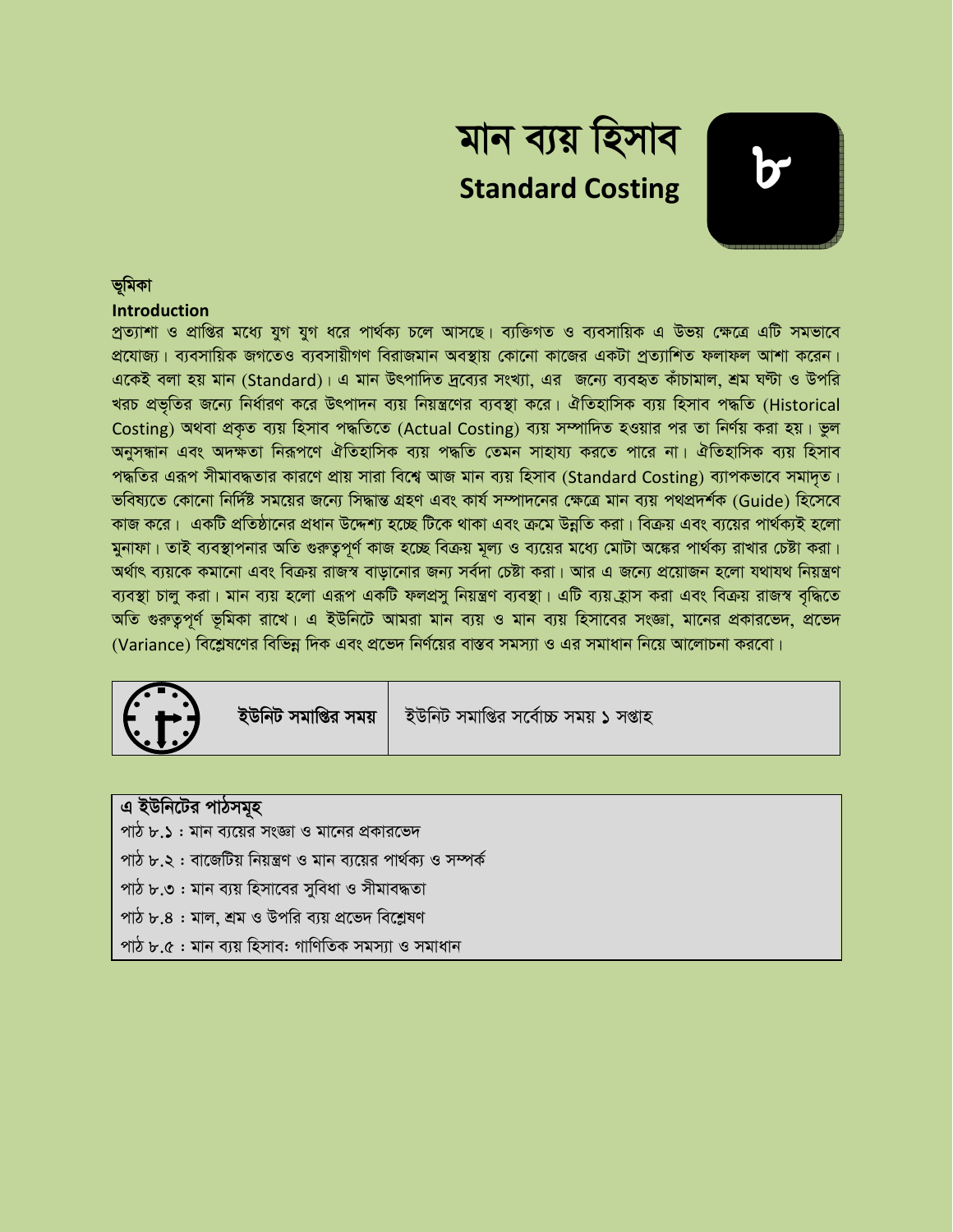পাঠ–৮.১

#### মান ব্যয়ের সংজ্ঞা ও মানের প্রকারভেদ

**Definition of Standard Cost and Types of Standard** 



উদ্দেশ্য

এ পাঠ শেষে আপনি-

- মান ব্যয় সম্পৰ্কে বলতে পাবেন।
- মানের প্রকারভেদ বর্ণনা করতে পারবেন।
- $\bullet$  মান ব্যয় হিসাব কী তা বুঝিয়ে বলতে পারবেন।

#### মান ব্যয়ের সংজ্ঞা

# Definition of standard cost

মান ব্যয় হলো একটি পূর্ব নির্ধারিত ব্যয় অর্থাৎ কোনো দ্রব্য উৎপাদন করতে কত ব্যয় হবে তা পূর্ব হতে অনুমান করাকে বুঝায়। অর্থাৎ অদূর ভবিষ্যতে একটি পণ্যের এক বা একাধিক একক উৎপাদন করতে যে কাঁচামাল, শ্রম ও পরোক্ষ ব্যয়ের দরকার হয়, বিজ্ঞানসম্মতভাবে সে সকল উপাদানের পূর্ব নির্ধারিত মানকেই মান ব্যয় বা প্রমাণ ব্যয় বলে।

CIMA London এর মতে, "Standard cost is a predetermined cost which is computed in advance of production on the basis of specification of all the factors affecting costs and used in standard costing

অতএব, বলা যায়, মান ব্যয় হলো একটি দ্রব্যের পরিকল্পিত ব্যয় যা উৎপাদনের পূর্বে নির্ধারিত হয় এবং উৎপাদন সমাপ্ত হওয়ার পরে প্রকৃত ব্যয়ের তুলনার জন্য ব্যবহার করা হয়।

#### মানের প্রকারভেদ

#### **Types of standard**

মান ব্যয় হিসাব পদ্ধতির ভিত্তিই হলো মান। উৎপাদনের প্রতিটি ক্ষেত্রেই নিয়ন্ত্রণের জন্যে পূর্ব নির্ধারিত মান থাকা অপরিহার্য। এরূপ মান যত বাস্তব সম্মত হবে নিয়ন্ত্রণ কার্যও তত কার্যকরী ও সহজ হবে। নিয়ন্ত্রণের মানদণ্ড হিসেবে যে মান ব্যবহার করা হয় তা একইরূপ হয়না। বিভিন্ন ক্ষেত্রে বিভিন্ন ধরনের মানকে ব্যবহার করা হয়। মানকে নিম্নের পাঁচ শ্রেণিতে বিভক্ত করা যেতে পারে। যেমন—

- ১। মৌলিক মান (Basic Standard) : অনির্দিষ্ট সময়ের জন্য মৌলিক বা স্থির মানকে পরিবর্তন করা হয় না। মৌলিক কার্যপদ্ধতি বা কর্ম পরিবেশের পরিপ্রেক্ষিতে নির্ধারিত মানকে মৌলিক মান বলে। অর্থাৎ যে মানগুলো একবার নির্ধারিত হলে দীর্ঘদিন ধরে ব্যবহার করা চলে এবং সহজে তা পরিবর্তন করা হয় না তাকে মৌলিক মান বলে।
- ২। আদর্শ মান (Ideal Standard) : আদর্শ কর্ম পরিবেশ এবং আদর্শ কার্য পদ্ধতি দ্বারা যে মান নির্ধারিত হয় তাকে আদর্শ মান বলে। অর্থাৎ আদর্শ কার্য পদ্ধতিতে আদর্শ কর্ম পরিবেশের মাধ্যমে যে সর্বাধিক দক্ষতা অর্জন করা সম্ভব হয়, তার ভিত্তিতে যে মান স্থাপিত হয় তাকে আদর্শ মান বলে। যে সব প্রতিষ্ঠানে উচ্চমাত্রার দক্ষ ব্যবস্থাপনা এবং সর্বাধিক সুবিধাজনক সম্ভাব্য পরিস্থিতি বিদ্যমান, সে সকল প্রতিষ্ঠানে আদর্শ মান ব্যবহার করা যেতে পারে।
- ৩। চলতি মান (Current Standard) : চলতি মান বলতে বুঝায়, যা চলতি অবস্থার পরিপ্রেক্ষিতে নির্ধারিত হয় এবং স্বল্পকালের জন্য ব্যবহার করা যায়। চলতি কার্যাবলি পরিবর্তনের ফলে এ মানের পরিবর্তন হয়। এটি একটি স্বলমেয়াদি মান।
- ৪। স্বাভাবিক মান (Normal Standard) : এটি একটি গড় মান। বিগত কয়েক বছরের নিয়ন্ত্রণকৃত মানের গড় এর ভিত্তিতে এ মান নির্ধারণ করা হয়। নির্দিষ্ট হিসাবকালের পরিকল্পনা প্রণয়ন ও সিদ্ধান্ত গ্রহণে স্বাভাবিক মান ব্যবহৃত হলেও বাস্তবক্ষেত্রে তার প্রয়োগ বেশ জটিল।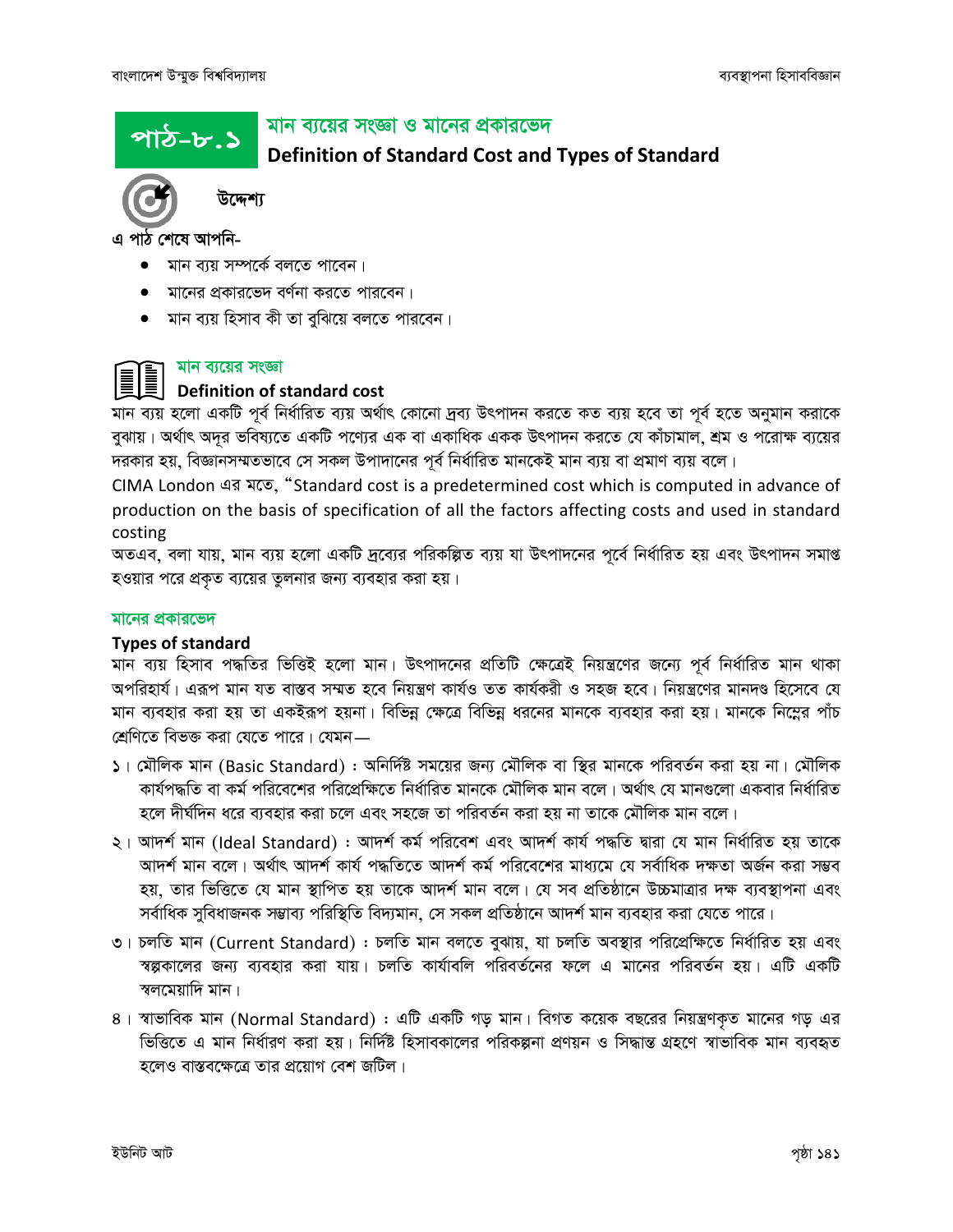৫। প্রত্যাশিত মান (Expected Standard) : বর্তমান পরিবেশ, ভবিষ্যৎ পরিবর্তন ইত্যাদি বিবেচনা করে বাজেটকালে প্রবহমান কার্য পরিবেশ ও দক্ষতা দ্বারা যে মানসমূহ বাস্তবায়ন করা সম্ভব হবে বলে প্রত্যাশা করা হয়, তাকে প্রত্যাশিত মান বলে। এটি একটি বাস্তবসম্মত মান।

#### মান বায় হিসাবের সংজ্ঞা

#### Definition of standard costing

যে ব্যয় হিসাব পদ্ধতিতে ব্যয়ের বিভিন্ন উপাদন, যেমন- কাঁচামাল, শ্রম, উপরি ব্যয় এবং বিক্রয়ের পূর্ব নির্ধারিত মানদণ্ডের সাথে প্রকৃত ব্যয়ের তুলনা করে প্রভেদ বা পার্থক্য নিরূপণ করা হয় এবং এর কারণ অনুসন্ধান ও বিশ্লেষণ করে প্ৰবিধানমূলক নিয়ন্ত্ৰণ ব্যবস্থা প্ৰয়োগ করা হয়, তাকে মান ব্যয় হিসাব বা Standard Costing বলা হয় ।

CIMA London এর মতে, "Standard costing is the preparation and the use of standard costs, their comparison with actual costs and the analysis of variances to their causes and points of incidence অৰ্থাৎ "মান ব্যয় হিসাব পদ্ধতি হলো মান ব্যয় হিসাব প্ৰস্তুতকরণ এবং তার ব্যবহার, মান ব্যয়ের সাথে প্রকৃত ব্যয়ের তুলনাকরণ এবং দুয়ের মধ্যে পার্থক্যের কারণ এবং আপাতনের বিন্দুভিত্তিক বিশ্লেষণ"।

Professor B. Banerjee 43 NTS "Standard Costing had been defined, as a technique which uses standard, for cost and revenues for the purpose of control through variance analysis". অৰ্থাৎ মান ব্যয় হিসাব পদ্ধতি হলো উৎপাদন হিসাববিজ্ঞানের একটি কৌশল যা প্রভেদ বিশ্লেষণের মাধ্যমে নিয়ন্ত্রণের উদ্দেশ্যে ব্যয় ও আয়ের মানদণ্ড ব্যবহার করে"।

মান ব্যয় হিসাব এর সাথে নিম্নের তিনটি ধাপ জড়িত।

- ব্যয়ের বিজ্ঞানসম্মত পূর্বানুমান যাকে বলা হয় মান ব্যয়।  $\mathbf{i}$
- $\,$ ii) প্রকৃত ব্যয় নিরূপণ এবং মান ব্যয়ের সাথে এর তুলনা
- $\overline{\textrm{iii)}}$  মান ও প্রকৃত ব্যয়ের প্রভেদ বিশ্লেষণ করা।

#### সারসংক্ষেপ:

কোনো দ্রব্য উৎপাদনের পূর্বেই সে দ্রব্য উৎপাদনে কত ব্যয় হবে তার পরিমাণ পূর্বেই ঠিক করাকে মান ব্যয় (Standard Cost) বলে। মানকে বিভিন্ন শ্রেণিতে ভাগ করা হয়েছে। যেমন- মৌলিক মান, আদর্শ মান, চলতি মান, স্বাভাবিক মান এবং প্রত্যাশিত মান। ব্যয়ের বিজ্ঞানসম্মত পূর্বানুমান, প্রকৃত ব্যয়ের সাথে মান ব্যয়ের তুলনা ও প্রভেদের কারণ বিশ্লেষণই হলো মান ব্যয় হিসাব বা Standard Costing।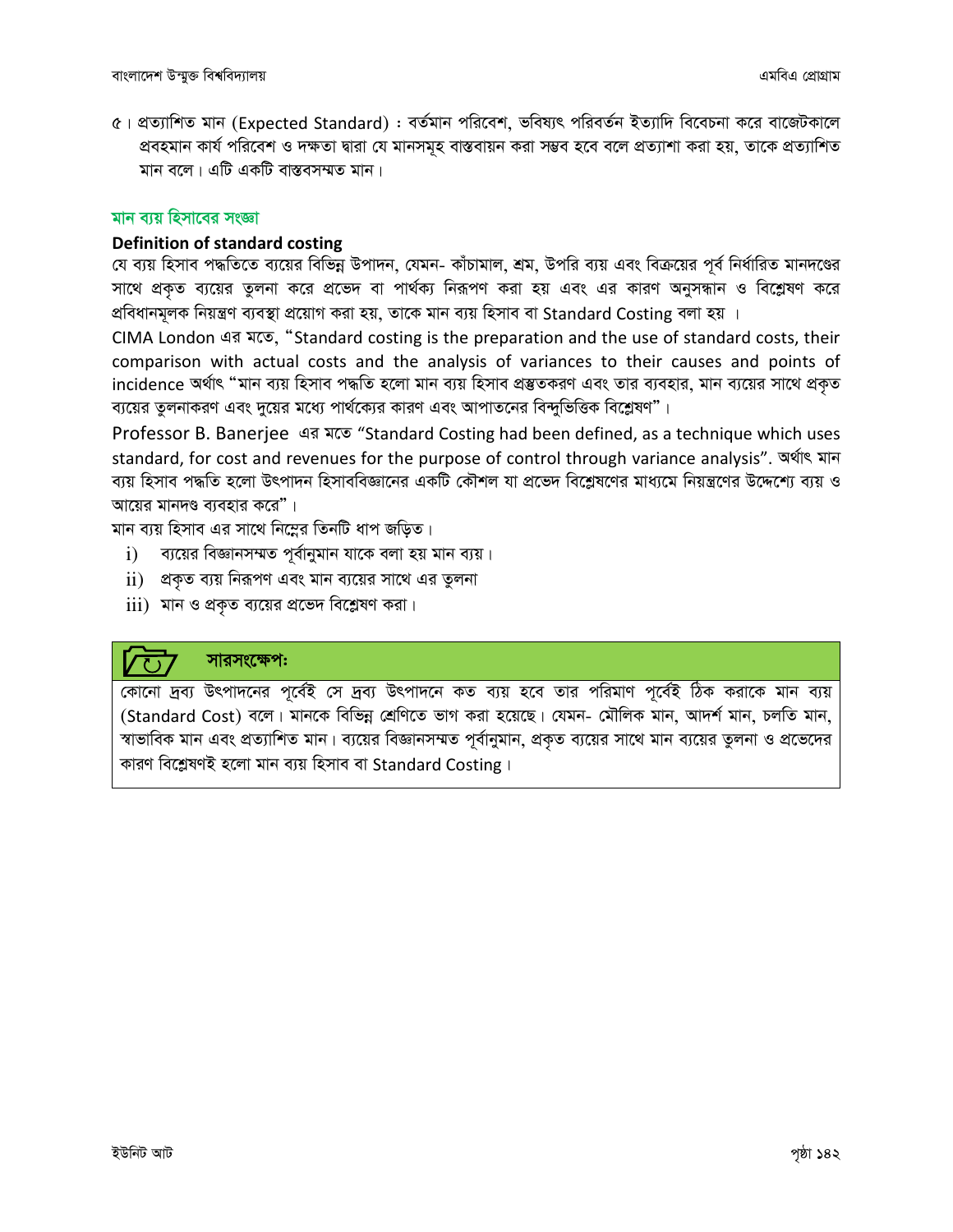পাঠ–৮.২

# বাজেটিয় নিয়ন্ত্রণ এবং মান ব্যয়ের পার্থক্য ও সম্পর্ক

Differences and Similarities between Budgetary Control and Standard Costing



উদ্দেশ্য

এ পাঠ শেষে আপনি-

- বাজেটিয় নিয়ন্ত্রণ ও মান ব্যয়ের পার্থক্য বর্ণনা করতে পারবেন।
- বাজেটিয় নিয়ন্ত্রণ ও মান ব্যয়ের মধ্যে সম্পর্ক বুঝতে পারবেন।

## । বাজেটিয় নিয়ন্ত্রণ ও মান ব্যয় হিসাবের পার্থক্য

## Differences between budgetary control and standard costing

বার্জেটিয় নিয়ন্ত্রণ এবং মান ব্যয় হিসাব পদ্ধতি উভয়ের মূল উদ্দেশ্য হলো কর্মক্ষেত্রে সর্বোচ্চ দক্ষতা নিশ্চিত করা এবং ব্যবস্থাপনীয় নিয়ন্ত্রণ ব্যবস্থা কার্যকরী করা। উভয় পদ্ধতিতেই সম্পাদিত কার্যাবলিকে পূর্ব নির্ধারিত মানের সাথে তুলনা করা হয়, বিশ্লেষণ করা হয় এবং প্রভেদ (Variance) নির্ণয় করা হয়। এসব বিষয়ে দু'টো পদ্ধতির মধ্যে মিল থাকলেও বেশ কিছু বিষয়ে আবার অমিলও লক্ষ্য করা যায়। বাজেটিয় নিয়ন্ত্রণ ও মান ব্যয় হিসাব পদ্ধতির প্রধান পার্থক্যগুলো নিমুরূপ :

| বাজেটিয় নিয়ন্ত্রণ                                            |                             | মান ব্যয় হিসাব পদ্ধতি                              |
|----------------------------------------------------------------|-----------------------------|-----------------------------------------------------|
| ১. বাজেটিয় নিয়ন্ত্রণের পরিধি ব্যাপক। কারণ, এটি               | $\mathcal{L}_{\mathcal{L}}$ | মান ব্যয় হিসাব পদ্ধতির পরিধি সীমিত। কারণ,          |
| ব্যবসায়ের সামগ্রিক বিষয় নিয়ন্ত্রণের সাথে জড়িত।             |                             | এটি শুধুমাত্র পণ্য বা সেবা উৎপাদন বিষয়ক            |
|                                                                |                             | নিয়ন্ত্রণের সাথে জড়িত।                            |
| ২. বাজেটিয় নিয়ন্ত্রণের মূল ভিত্তি হলো বাজেট।                 | $\mathcal{L}_{\mathcal{L}}$ | মান ব্যয় নির্ধারণের ভিত্তি হলো<br>বিভিন্ন<br>খরচ   |
|                                                                |                             | সংরক্ষণ ও তাদের বণ্টন।                              |
| ৩. বাজেটিংকে আংশিকভাবে প্রয়োগ করা যায়।                       | $\mathcal{O}$ .             | মান ব্যয়কে আংশিকভাবে প্রয়োগ করা যায় না।          |
| ৪. বাজেটিয় নিয়ন্ত্রণ পদ্ধতি স্বল্প মেয়াদে বিভিন্ন কার্য     | $8_{-}$                     | মান ব্যয় হিসাব পদ্ধতি দীর্ঘ মেয়াদে উৎপাদনের       |
| নিয়ন্ত্রণের জন্য ব্যবহৃত হয়।                                 |                             | ব্যয় নিয়ন্ত্রণের জন্য ব্যবহৃত হয়।                |
| ৫.  বাজেটিয় নিয়ন্ত্রণ ব্যবহারের ক্ষেত্রে মান ব্যয় অপরিহার্য | $\alpha$ .                  | মান ব্যয় ব্যবহারের ক্ষেত্রে বাজেটিয়<br>নিয়ন্ত্ৰণ |
| নয়।                                                           |                             | অপরিহার্য।                                          |
| ৬. বাজেটিয় নিয়ন্ত্রণ হলো ব্যবস্থাপনা হিসাববিজ্ঞানের          | ৬.                          | হিসাব পদ্ধতি হলো<br>উৎপাদন<br>মান<br>ব্যয়<br>ব্যয় |
| একটি অংশ।                                                      |                             | হিসাবের একটি অংশ।                                   |

#### বাজেটিয় নিয়ন্ত্রণ ও মান ব্যয় হিসাবের মধ্যে সম্পর্ক

#### Similarities between budgetary control and standard costing

বার্জেটিয় নিয়ন্ত্রণ ও মান ব্যয় হিসাবের মধ্যে বেশ কিছু সম্পর্ক বিদ্যমান। যখা: ১। বার্জেটিয় নিয়ন্ত্রণ ও মান ব্যয় হিসাব পদ্ধতি উভয়ই ব্যবস্থাপনার নিকট ব্যয় নিয়ন্ত্রণের অতি গুরুতুপূর্ণ হাতিয়ার। ২। উভয় কৌশলই একই নীতির ওপর প্রতিষ্ঠিত। ৩। উভয় কৌশলই একই উদ্দেশ্যে অর্থাৎ ব্যয় হ্রাস ও দক্ষতা বৃদ্ধির জন্য ব্যবহৃত হয়। ৪। উভয় পদ্ধতিতেই অনুমান করা হয় যে সুনির্দিষ্টভাবে দায়িতু আরোপে ও যথাযথ তত্তাবধানে ব্যয় নিয়ন্ত্রণ করা যায়। ৫। বাজেটিয় নিয়ন্ত্রণ ব্যবস্থা চালু থাকলে মান ব্যয় অনেক বেশি ফলপ্রসু হয়। তাই বলা যায় কাম্য সুবিধা পাওয়ার জন্য মান ব্যয় হিসাব ও বার্জেটিয় নিয়ন্ত্রণ ব্যবস্থা একে অন্যের পরিপূরক হিসেবে কাজ করে।

## সারসংক্ষেপ:

বাজেটিয় নিয়ন্ত্রণ ও মান ব্যয় হিসাব পদ্ধতির মধ্যে যেমন পার্থক্য রয়েছে, তেমনি উভয়ের মধ্যে কিছুটা মিলও বিদ্যমান। পরিধি, ভিত্তি, প্রয়োগ, মেয়াদ প্রভৃতি ক্ষেত্রে উভয়ের মধ্যে বেশ পার্থক্য বিদ্যমান। আবার ব্যবস্থাপনার হাতিয়ার, নীতি, উদ্দেশ্য, অনুমান প্রভৃতি ক্ষেত্রে উভয়ের মধ্যে সামঞ্জস্য বিদ্যমান।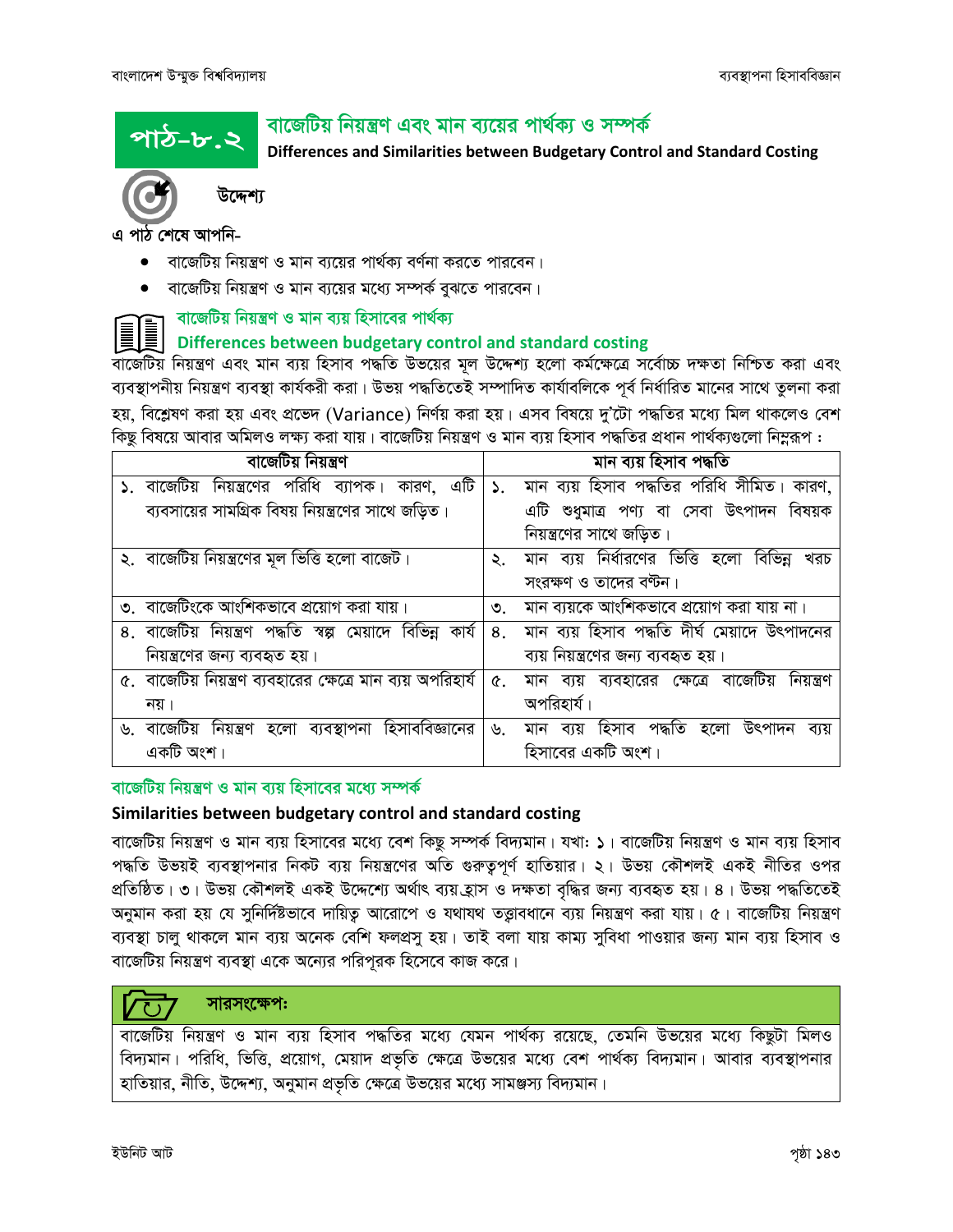পাঠ–৮.৩

# মান ব্যয় হিসাবের সুবিধা ও সীমাবদ্ধতা

# **Advantages and Limitations of Standard Costing**



উদ্দেশ্য

এ পাঠ শেষে আপনি-

- $\bullet$  মান ব্যয় হিসাবের সুবিধা বর্ণনা করতে পারবেন।
- মান ব্যয় হিসাবের সীমাবদ্ধতা তুলে ধরতে পারবেন।

## মান ব্যয় হিসাবের সুবিধা

## **Advantages of standard costing**

মান ব্যয় হলো প্রতিষ্ঠানের বিভিন্ন কার্যাবলীকে বিশেষভাবে উৎপাদনের বিভিন্ন উপকরণগুলোকে নিয়ন্ত্রণে রাখার অন্যতম কৌশল। এর মাধ্যমে সম্পাদিত কার্যের সাথে মানের তুলনা করে পার্থক্য নিরূপণ করা হয় এবং প্রয়োজনে নিয়ন্ত্রণের ব্যবস্থা করা হয়। মান ব্যয় হিসাবের প্রধান সুবিধাগুলো নিম্নরূপ :

- ১। মান ব্যয় হিসাব পদ্ধতি ব্যয় নিয়ন্ত্রণ ও ব্যয় হ্রাসকরণে ফলপ্রসু ভূমিকা পালন করে।
- ২। এ পদ্ধতিতে প্রকৃত ফলাফলকে মানদণ্ডের সাথে তুলনা করা সহজ হয়।
- ৩। মানদণ্ডের সাথে প্রকৃত ফলাফলের প্রভেদ দেখা দিলে শুধুমাত্র উক্ত প্রভেদ সম্পর্কে নির্বাহীদের দৃষ্টি আকর্ষণ করা হয় এবং শুধুমাত্র প্রকৃত সমস্যার ওপর গুরুত্ব দেওয়া হয়। ফলে ব্যতিক্রমভিত্তিক ব্যবস্থাপনার (Management by Exception) নীতি প্ৰয়োগে এ পদ্ধতি সহায়ক।
- ৪। এ পদ্ধতিতে উৎপাদন ব্যয়কে তাদের উপাদান অনুযায়ী যেমন: মাল, শ্রম, উপরিব্যয় ইত্যাদিতে বিভক্ত করে পৃথকভাবে মানের সাথে প্রকৃত ফলাফলের তুলনা করা হয়। ফলে ব্যয় বিন্যাস সহজ হয়।
- ৫। স্বাভাবিক দক্ষতার ভিত্তিতে মান নির্ধারিত হলে শুধুমাত্র দক্ষতার পরিমাপই হয় না, ক্ষমতাও বৃদ্ধি পায়।
- ৬। মানদণ্ডের ভিত্তিতে দায়িত্ব নির্দিষ্ট হওয়ার ফলে ক্ষমতার বিকেন্দ্রীকরণ সহজ হয় এবং দায়িত্বভিত্তিক হিসাব পদ্ধতি (Responsibility Accounting) গড়ে তোলা সহজ হয়।
- ৭। এ পদ্ধতিতে প্রতিটি কাজের মান পূর্ব থেকেই নির্ধারিত থাকে, তাই উৎপাদন এ মান অনুযায়ীই সম্পাদন হওয়া উচিত। এক্ষেত্রে বাস্তবের সাথে মানের তেমন পার্থক্য হওয়ার সুযোগ থাকে না। ফলে পণ্যের গুণগত মান নিশ্চিত হয়।
- ৮। এ পদ্ধতিতে অপচয় রোধ হয়। সর্বনিম্ন ব্যয়ে পণ্য উৎপাদন সহজ হয় এবং ফলস্বরূপ মুনাফা বৃদ্ধি পায়।
- ৯। শ্রমিকদেরকে উৎসাহমূলক মজুরি প্রদান করার জন্য তাদের ব্যক্তিগত দক্ষতা মূল্যায়নে মান ব্যয় একটি গুরুতুপূর্ণ ভূমিকা পালন করে। ফলে শ্রমিকদের কর্মপ্রেরণা সহজেই বৃদ্ধি পায়।

#### মান ব্যয় হিসাবের সীমাবদ্ধতা

#### **Limitations of standard costing**

যদিও মান ব্যয় হিসাব পদ্ধতি ব্যবহারের ক্ষেত্রে বেশ কিছু সুবিধা পাওয়া যায়। তবুও এর কিছু সীমাবদ্ধতা আছে, যা নিম্লুরূপ:

- ১। উচ্চ মাত্রার কারিগরি দক্ষতা না থাকলে সঠিক মান নির্ধারণ করা খুবই কঠিন হয়।
- ২। পরিবর্তিত পরিস্থিতির সাথে মানদণ্ডেরও পরিবর্তন করা প্রয়োজন হয়ে পড়ে, কিন্তু ঘন ঘন পরিবর্তন করা ব্যয় সাপেক্ষ এবং অনেক সময় সমস্যার সৃষ্টি করে।
- ৩। তুলনামূলক ক্ষুদ্র প্রতিষ্ঠানের পক্ষে এটি ব্যয়বহুল এবং কম উপযোগী।
- ৪। স্থিরকৃত মান অর্জন করা সম্ভব না হলে এটি একটি মানসিক সমস্যা ও হতাশার কারণ হতে পারে।
- ৫। যে সব পণ্য উৎপাদনে একাধিক হিসাবকালের প্রয়োজন হয়, সে সব ক্ষেত্রে মান ব্যয় পদ্ধতি প্রয়োগ বেশ জটিল হয়ে পড়ে।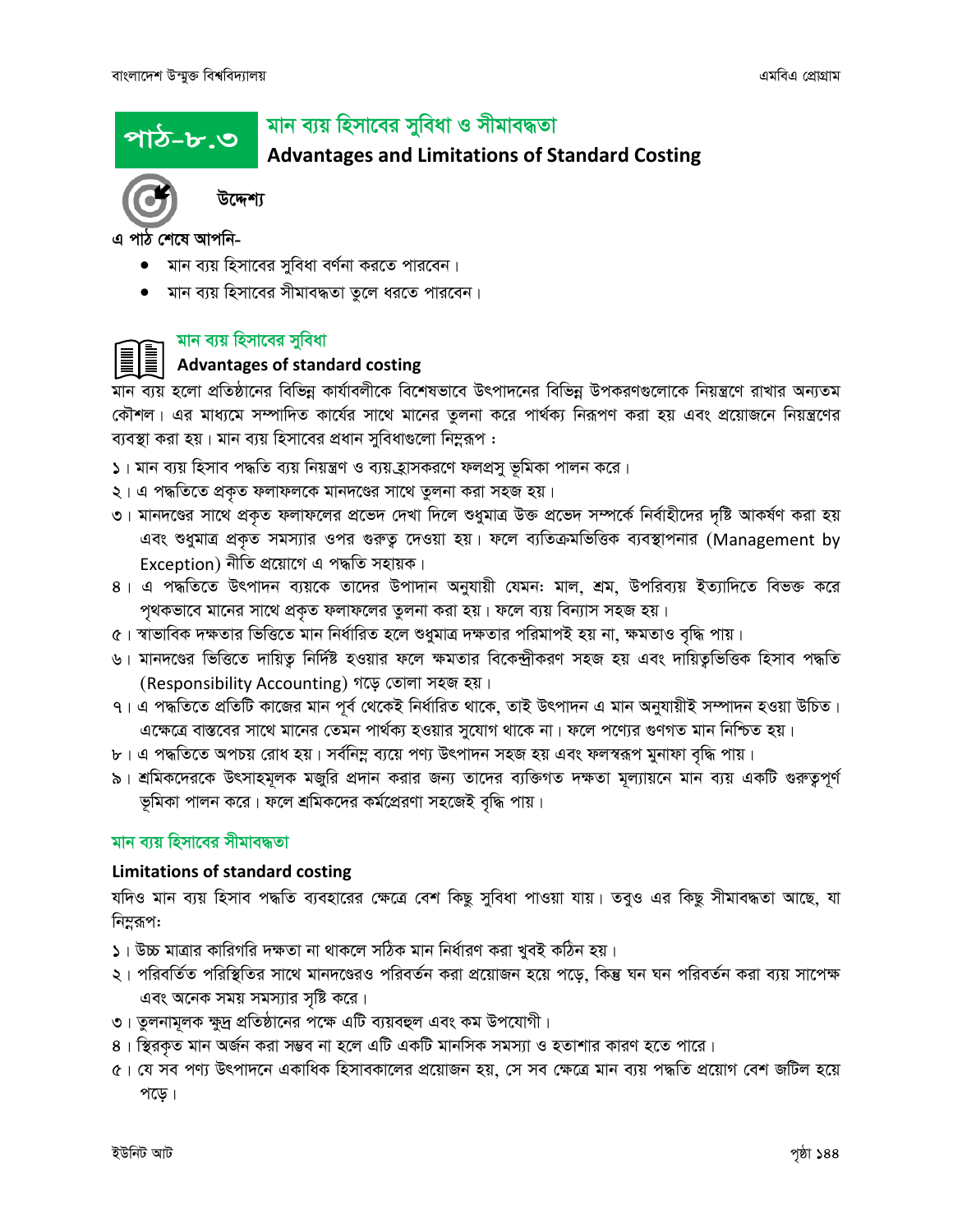- ৬। কোনো পণ্য উৎপাদনের জন্যে বিভিন্ন প্রকার ব্যয় উপাদানের মানদণ্ড নির্ণয় করা বেশ কঠিন। বিশেষভাবে যখন কাঁচামালের মূল্য, মজুরি প্রভৃতি প্রতিনিয়ত পরিবর্তন হতে থাকে। সেক্ষেত্রে নির্ধারিত মান অনুযায়ী প্রকৃত সাফল্য অৰ্জন প্ৰায়ই সম্ভব হয় না।
- ৭। উচ্চ পদস্থ কর্মকর্তাগণ তাদের ইচ্ছা মতো মানদণ্ড স্থাপন করতে পারেন। ফলে পরবর্তী পর্যায়ে এর ব্যর্থতায় অধীনস্থ কৰ্মকৰ্তাগণ দায়ী হয় এবং শ্ৰমিকগণ তাদেৱ পাওনা বোনাস থেকে বঞ্চিত হতে পাৱেন।
- ৮। মান ব্যয় হিসাব পদ্ধতি প্রয়োগের অন্যতম শর্ত হলো সমজাতীয় এবং মান সম্পন্ন পণ্য উৎপাদন করা। কিন্তু বাস্তবপক্ষে বিভিন্ন কারণে সকল প্রতিষ্ঠানের পক্ষে এ ধরনের পণ্য উৎপাদন সম্ভব নয়।

উপরোক্ত সীমাবদ্ধতা থাকা সত্তেও মান ব্যয় হিসাব পদ্ধতির ব্যবহার অত্যন্ত ফলপ্রদ। কারণ, ব্যবস্থাপনা তার অভিজ্ঞতা ও দূরদর্শিতা কাজে লাগিয়ে উপরোক্ত সমস্যাগুলো খুব সহজেই দূর করতে পারেন এবং মান ব্যয় হিসাবের ফলাফল ভোগ করতে পারেন।

#### সারসংক্ষেপ:  $\overline{\text{C}}$

প্রতিষ্ঠানে মান ব্যয় হিসাব চালু থাকলে ব্যয় নিয়ন্ত্রণ ও ব্যয় হ্রাস, মানের সাথে প্রকৃত ফলাফলের তুলনা ও প্রভেদের কারণ বিশ্লেষণ, দায়িত্বভিত্তিক হিসাব পদ্ধতি (Responsibility Accounting) গড়ে তোলা, শ্রমিকদের দক্ষতা মূল্যায়ন ও উৎসাহমূলক মজুরি ব্যবস্থা চালু প্রভৃতি সুবিধা পাওয়া যায়। তবে এর কিছু সীমাবদ্ধতাও রয়েছে। যেমন-সঠিক মান নির্ধারণ, মানের ঘন ঘন পরিবর্তন ব্যয় সাপেক্ষ, ছোট প্রতিষ্ঠানে এর ব্যবহারের ব্যয় বৃদ্ধিজনিত সমস্যা প্ৰভৃতি।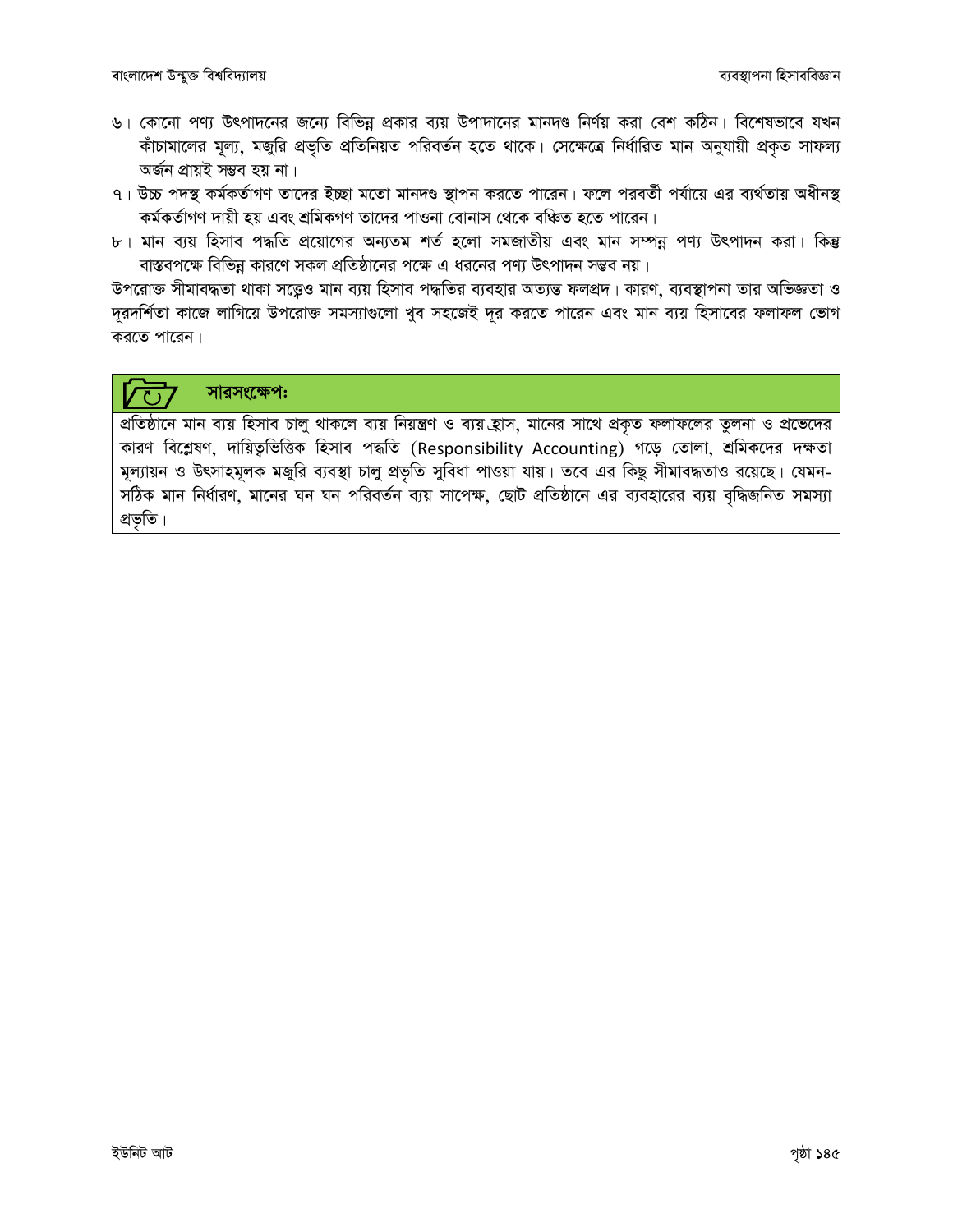পাঠ–৮.৪ $\,$ 

# মাল, শ্ৰম ও উপরি ব্যয় প্রভেদ বিশ্লেষণ

## Analysis of Material, Labour and Overhead Variances



উদ্দেশ্য

এ পাঠ শেষে আপনি-

- প্ৰভেদ (Variance) কী তা বলতে পারবেন।
- $\bullet$  aাভেদ বিশ্লেষণকে সংজ্ঞায়িত করতে পারবেন।
- প্রভেদের কারণসমূহ উল্লেখ করতে পারবেন।
- $\bullet$   $\,$  প্রভেদের প্রকারভেদ বর্ণনা করতে পারবেন।
- প্রভেদ নির্ণয় সম্পর্কিত গুরুতুপূর্ণ সূত্র সম্পর্কে ধারণা পাবেন।

#### প্ৰভেদ Variance

মানদণ্ডের সাথে প্রকৃত ফলাফলের পার্থক্যকে প্রভেদ বা বিচ্যুতি (Variance) বলে। অন্য কথায় বলা যায়, প্রভেদ হচ্ছে নির্ধারিত মানদণ্ডের সাথে প্রকৃত অর্জিত ফলাফলের পার্থক্য।

CIMA London এর মতে, "Variance is the difference between a standard cost and the comparable actual cost incurred during a given period."

#### প্ৰভেদ বিশ্লেষণ

#### Variance analysis

মানদণ্ডের সাথে প্রকৃত কার্যাবলির তুলনামূলক বিচার বিশ্লেষণকে বলা হয় প্রভেদ বিশ্লেষণ। অর্থাৎ প্রভেদ নির্ণয় এবং প্রভেদের কারণ বিশ্লেষণ এবং প্রতিকার ও প্রণোদনামূলক ব্যবস্থা গ্রহণ প্রক্রিয়াকে প্রভেদ বিশ্লেষণ বলা হয়। প্রভেদ বিশ্লেষণ মান ব্যয় হিসাব পদ্ধতির একটি অন্যতম গুরুতুপূর্ণ বিষয়। প্রকৃতপক্ষে প্রভেদ নির্ধারণ ও বিশ্লেষণ করা না হলে মান ব্যয় হিসাব পদ্ধতি অৰ্থহীন হয়ে পড়ে। প্ৰভেদ শব্দটির আভিধানিক অৰ্থ হলো 'To Vary' যার অৰ্থ হলো বৈশাদৃশ্য। আভিধানিকভাবে প্রভেদের অর্থ যাই হোক না কেন, উৎপাদন ব্যয় হিসাববিজ্ঞানে তা অন্যভাবে ব্যবহৃত হয়। উৎপাদন ব্যয় হিসাববিজ্ঞানে প্ৰভেদ বলতে বুঝানো হয় মান ব্যয় (Standard Cost) হতে প্ৰকৃত ব্যয়ের (Actual Cost) পাৰ্থক্য।

সামগ্রিক প্রভেদ নির্ণয়ের জন্যে মোট প্রভেদকে বিভিন্ন উপ-বিভাগে ভাগ করে প্রতিটি বিভাগের প্রভেদ নির্ধারণের প্রক্রিয়াই হলো প্ৰভেদ বিশ্লেষণ।

CIMA (London) এর মতে প্রভেদ বলতে বুঝায় "The process of costing the amount of variance and isolating (পৃথকীকরণ) the causes of variance between actual and standard".

#### প্রভেদের কারণ

#### Causes of variance

পূর্ব নির্ধারিত মান (Standard) এবং প্রকৃত ফলাফল এর পার্থক্যই হলো প্রভেদ (Variance)। বহুবিধ কারণে প্রভেদ দেখা দিতে পারে। নিম্নে তার কয়েকটি উল্লেখ করা হলো:

- ১. মালের মূল্য পরিবর্তন (Change in material price) : কাঁচামালের মূল্য বৃদ্ধি বা হ্রাস পূর্বে নির্ধারিত মান মূল্যের সাথে প্রকৃত মূল্যের পার্থক্য দেখা দেয় এবং এক্ষেত্রে প্রভেদের সৃষ্টি হয়।
- ২. মালের ব্যবহার (Uses of material) : কাঁচামালের ব্যবহার পূর্ব নির্ধারিত পরিমাণ থেকে প্রকৃতপক্ষে কম বা বেশি হলে এক্ষেত্রে মানের ব্যবহারজনিত প্রভেদ দেখা দেয়।
- ৩. শ্রম হার পরিবর্তন (Change in labour rate) : শ্রম বা মজুরির পূর্ব নির্ধারিত হার প্রায়ই পরিবর্তন হয় অর্থাৎ বাড়ে বা কমে। এক্ষেত্রে শ্রম হারের প্রভেদ সৃষ্টি হয়।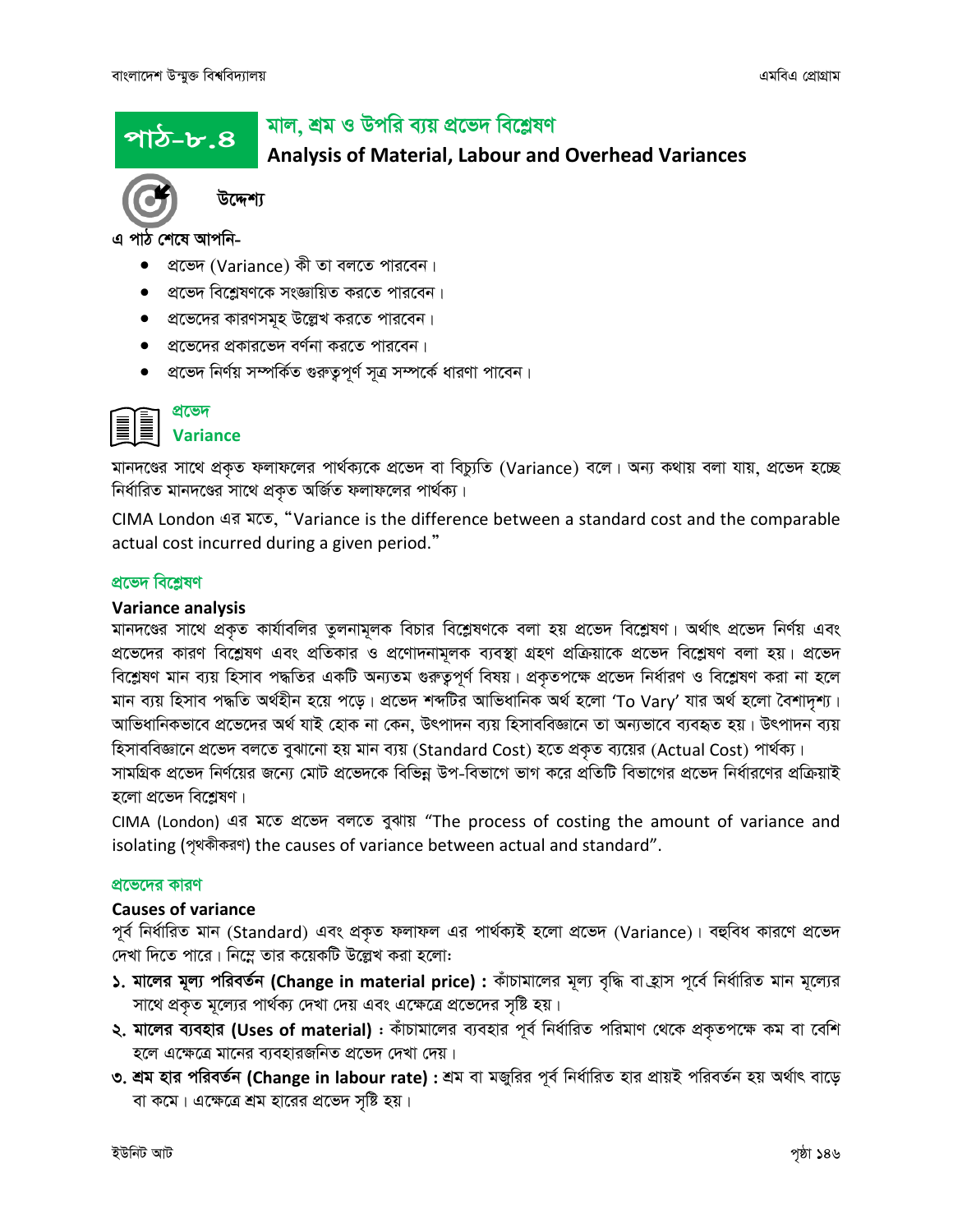- 8. দক্ষতার তারতম্য (Variance in efficiency) : শ্রমিকের কার্য দক্ষতার কারণেও মান ও প্রকৃত কার্যের বা ফলাফলের মধ্যে তারতম্য হতে পারে।
- c. বিদ্যুৎ বিভ্রাট (Electricity failor): বিদ্যুতের নিরবিচ্ছিন্ন সরবরাহ বা প্রাপ্যতা উৎপাদন প্রক্রিয়া চালু রাখার জন্য খুবই গুরুত্বপূর্ণ। কিন্তু বাস্তবে দেখা যায় বিদ্যুতের সরবরাহ নিরবিচ্ছিন্নভাবে উৎপাদনের ক্ষেত্রে পাওয়া যায় না। এতেও মান ও প্রকৃত ফলাফলের মধ্যে প্রভেদ বা তারতম্যের সৃষ্টি হয়।
- ৬. উৎপাদন পদ্ধতির পরিবর্তন (Change in production process) : প্রতিষ্ঠানের উৎপাদন পদ্ধতির সাথে সামঞ্জস্য রেখে মান নির্ধারিত হয়। কোনো কারণে ভবিষ্যতে এ পদ্ধতির বড় ধরনের পরিবর্তন হলে প্রকৃত ফলাফলেরও পরিবর্তন হয়। এ কারণের প্রভেদের সৃষ্টি হতে পারে।
- ৭. কারখানার পরিবেশ (Factory environment) : কারখানার সামগ্রিক পরিবেশের ওপর শ্রমিক কর্মচারীদের উৎপাদন দক্ষতা অনেকাংশে নির্ভরশীল। কারখানার অস্থিতিশীল পরিবেশের কারণে যেমন: ধর্মঘট, লক আউট প্রভৃতির কারণে নিৰ্ধাৱিত মান এৱ সাথে প্ৰভেদ দেখা দিতে পাৱে।

#### অনুকূল ও প্রতিকূল প্রভেদ

#### Favourable and unfabourable/adverse variances

প্রকৃত ব্যয় পূর্ব নির্ধারিত মান ব্যয় অপেক্ষা কম হলে যে প্রভেদ সৃষ্টি হয় তাকে বলা হয় অনুকূল প্রভেদ। অন্যদিকে প্রকৃত ব্যয় পূর্ব নির্ধারিত মান ব্যয় অপেক্ষা বেশি হলে যে প্রভেদ সৃষ্টি হয় তাকে বলা হয় প্রতিকূল প্রভেদ। অনুকূল প্রভেদ ব্যবস্থাপনার দক্ষতা প্রকাশ করে, অপরদিকে প্রতিকূল প্রভেদ ব্যবস্থাপনার অদক্ষতা প্রকাশ করে।

#### প্রভেদের প্রকারভেদ

#### **Types of variance**

মান ব্যয় হিসাবের মূল উদ্দেশ্য হলো বিচ্যুতি বা প্রভেদ নিরূপণ করা এবং তা বিশ্লেষণ করা। প্রভেদ নির্ণয়ের জন্যে ব্যয়ের উপাদানগুলোর প্রভেদ পৃথক পৃথকভাবে নিরূপণ করা প্রয়োজন। নিম্নে প্রভেদের প্রধান ধরনসমূহ উল্লেখ করা হলো: প্রভেদ প্রধানত তিন প্রকার। যেমন:-

- ১. ব্যয় প্রভেদ (Cost variance) : ব্যয়ের প্রত্যক্ষ উপাদান যেমন মাল ও শ্রমের প্রভেদগুলোকে সংখ্যা ও মূল্যের ভিত্তিত বিশ্লেষণ করা হয়। এ প্রভেদসমূহ হচ্ছে কাঁচামালের মূল্য ও সংখ্যাভিত্তিক প্রভেদ এবং শ্রমের হার ও দক্ষতার প্রভেদ। এছাড়াও বিভিন্ন প্রকার উপরি ব্যয়ের ও তারতম্য বা প্রভেদ এ থেকে গুরুত্বসহকারে বিশ্লেষণ করা হয়।
- ২. বিক্রয় প্রভেদ (Sales variance) : ব্যয় প্রভেদের ন্যায় বিক্রয় প্রভেদেও বর্তমানে প্রভেদ বিশ্লেষণের একটা গুরুত্বপূর্ণ অংশ হিসেবে বিবেচিত। কারণ বিক্রয়ের পরিমাণ ও মূল্যের পরিবর্তনের ফলে বাজেটের প্রত্যাশিত মুনাফার সাথে প্রকৃত মুনাফার প্রভেদ দেখা দেয়। তাই বাজেটিয় নিয়ন্ত্রণ ব্যবস্থা কার্যকরী করার জন্যে আমরা বিক্রয় প্রভেদ নির্ণয় করে থাকি।

৩. মুনাফা প্রভেদ (Profit Variance) : এ প্রভেদ বিশ্লেষণের মাধ্যমে মুনাফার ওপর প্রভাব নির্ণয় করা যায়। মুনাফা প্রভেদ কে প্রান্তিত প্রভেদও বলা হয়ে থাকে। এ পদ্ধতিতে শুধুমাত্র বিক্রয়ের স্থলে মুনাফা শব্দটি প্রয়োগ করে মূল্য ভিত্তিক প্রভেদ বিশ্লেষণ পদ্ধতিতে প্রভেদ (Variance) নির্ণয় করা হয়। মোট ব্যয় প্রভেদ আবার নিম্নোক্তভাবে বিভক্ত। যথা :

- i. মালব্যয় প্ৰভেদ (Material Cost Variance)
- ii. শ্ৰম ব্যয় প্ৰভেদ (Labour Cost Variance)
- iii. উপরি ব্যয় প্রভেদ (Overhead Cost Variance)

#### মাল প্ৰভেদ

#### **Material variance**

১। কাঁচামাল ব্যয় প্রভেদ (Material Cost Variance- MCV): কাঁচামাল ব্যয় প্রভেদ বলতে বুঝায় কোনো নির্দিষ্ট পরিমাণ পণ্য উৎপাদনে কাঁচামালের মান ব্যয় এবং কাঁচামালের প্রকৃত ব্যয়ের পার্থক্য।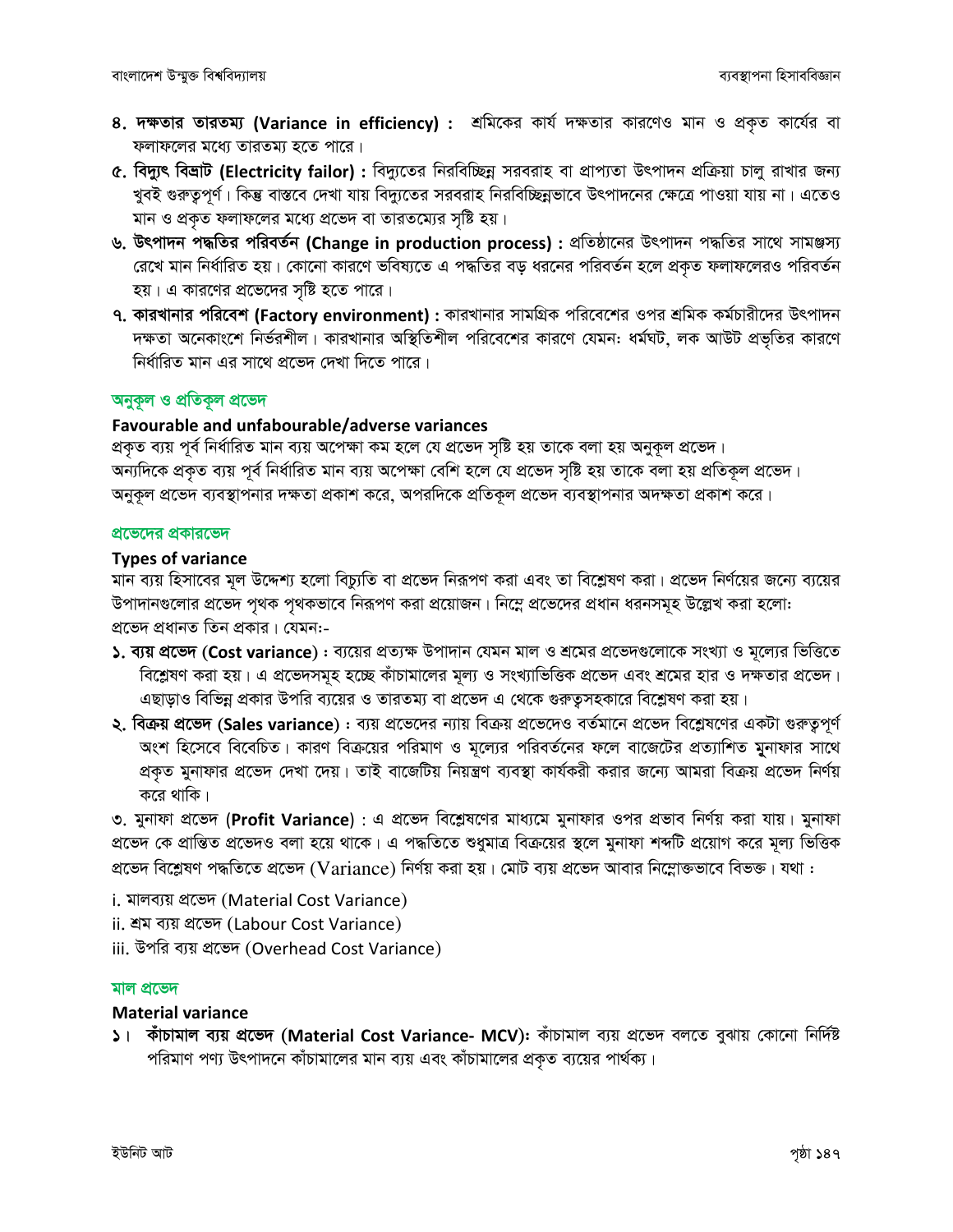- $\lambda$ । কাঁচামালের মূল্যগত প্রভেদ (Material Price Variance- MPV): কাঁচামালের মূল্যগত প্রভেদ বলতে বুঝায় ব্যবহৃত কাঁচামালের মান মূল্য এবং ব্যবহৃত কাঁচামালের প্রকৃত মূল্যের পার্থক্য।
- ৩। কাঁচামালের ব্যবহারজনিত প্রভেদ (Material Usage or Quantity Variance-MUV): কাঁচামালের ব্যবহারজনিত প্রভেদ বলতে বুঝায় মালের মান ব্যবহার এবং প্রকৃত ব্যবহারের মধ্যে পার্থক্য।
- 8। কাঁচামালের মিশ্রণজনিত প্রভেদ (Material Mix Variance- MMV): যখন কোনো পণ্য উৎপাদনে একাধিক কাঁচামাল ব্যবহার করা হয় তখন এরূপ প্রভেদ এর সৃষ্টি হয়। কাঁচামালের মান মিশ্রণের অনুপাত এবং প্রকৃত অনুপাতের প্রভেদই হলো মিশ্রজনিত প্রভেদ।
- $6$ । কাঁচামালের উৎপাদন প্রভেদ (Material Yield Variance- MYV): কাঁচামালের উৎপাদন প্রভেদ হলো মালের ব্যবহারজনিত প্রভেদের সেই অংশ, যেখানে মালের প্রকৃত উৎপাদন এবং মান উৎপাদনের মধ্যে পার্থক্য হয়। প্রকৃত উৎপাদন মান উৎপাদনের চেয়ে কম হলে তাকে প্রতিকূল প্রভেদ বলে।

#### শ্ৰম প্ৰভেদ

#### Labour variance

- $|S|$ । শ্রম ব্যয় প্রভেদ (Labour Cost Variance LCV): মান শ্রম ব্যয় এবং প্রকৃত শ্রম ব্যয়ের পার্থক্যই হলো শ্রম ব্যয় প্রভেদ। অর্থাৎ উৎপাদনের জন্য ব্যয়িত প্রকৃত প্রত্যক্ষ শ্রম ব্যয় এবং মান প্রত্যক্ষ শ্রম ব্যয়ের পার্থক্যই হলো শ্রম ব্যয় প্ৰভেদ।
- $\lambda$ । শ্রম হার প্রভেদ (Labour Rate Variance- LRV) : মান শ্রম হার এবং প্রকৃত শ্রম হারের পার্থক্যই হলো শ্রম হার প্ৰভেদ।
- ৩। শ্রমদক্ষতা প্রভেদ (Labour Efficiency Variance- LEV): শ্রম দক্ষতা প্রভেদ শ্রমিকদের দক্ষতা পরিমাপ করে। নিৰ্দিষ্ট কাৰ্য সম্পাদনে পূৰ্ব নিৰ্ধাৱিত মান শ্ৰমঘণ্টা এবং উক্ত কাজে ব্যয়িত প্ৰকৃত শ্ৰমঘণ্টাৱ পাৰ্থক্যই হলো শ্ৰম দক্ষতা প্ৰভেদ।
- 8। শ্রম মিশ্রণ প্রভেদ (Labour Mix Variance- LMV): অনেক সময় পণ্য উৎপাদনে বিভিন্ন স্তরে বিভিন্ন গ্রেডের শ্রমিকের প্রয়োজন হয়। বিভিন্ন ধরনের দক্ষ, আধা-দক্ষ এবং অদক্ষ শ্রমিকের সমন্বয়ে শ্রম দল (Gang) গঠিত হতে পারে। মান শ্রমিক মিশ্রণ এবং প্রকৃত শ্রমিক মিশ্রণের পার্থক্যই হলো শ্রম মিশ্রণ প্রভেদ।
- $6$ । অলস সময় প্রভেদ (Idle Time Variance- ITV): ধর্মঘট, কাঁচামালের স্বল্পতা, বিদ্যুৎ বিভ্রাট, মেশিন বিকল, রাজনৈতিক প্রভাব প্রভৃতি অস্বাভাবিক কারণে অলস সময় প্রভেদের সৃষ্টি হয়। অলস সময় প্রভেদ সকল সময়ই ঋণাত্মক হয়।
- ৬। শ্রম সংশোধন/উৎপাদন প্রভেদ (Labour Revised/ Efficiency/Yield Variance- LYV): শ্রমিক সংঘের চাপের মুখে অনেক সময় মজুরির হার পরিবর্তন করার প্রয়োজন পড়ে। এর ফলে শ্রম সংশোধন প্রভেদ সৃষ্টি হয়। আবার মান শ্রম উৎপাদন এবং প্রকৃত শ্রম উৎপাদনের প্রভেদই হলো শ্রম উৎপাদন প্রভেদ।

#### উপরি ব্যয় প্রভেদ

#### Overhead variance

(ক) পরিবর্তনশীল উপরি ব্যয় প্রভেদ (Variable Overhead Variance- VOV) : মান (Standard) পরিবর্তনশীল ব্যয় এবং প্রকৃত (Actual) পরিবর্তনশীল ব্যয়ের পার্থক্যই হলো পরিবর্তনশীল ব্যয় প্রভেদ। পরিবর্তনশীল উপরি ব্যয় প্রভেদ আবার দু ভাগে বিভক্ত। যেমন:

(i) পরিবর্তনশীল উপরি ব্যয় খরচ প্রভেদ (Variable Overhead Expenditure Variance- VOEV) : নির্দিষ্ট সময়ের জন্য নির্ধারিত মান পরিবর্তনশীল উপরি ব্যয় খরচ এবং প্রকৃত পরিবর্তনশীল উপরি ব্যয় খরচের পার্থক্যই হলো পরিবর্তনশীল উপরি ব্যয় খরচ প্রভেদ। মূল্যস্তরের উঠানামা, উৎপাদনের হ্রাস-বৃদ্ধি প্রভৃতির ফলে এরূপ প্রভেদ সষ্টি হয়।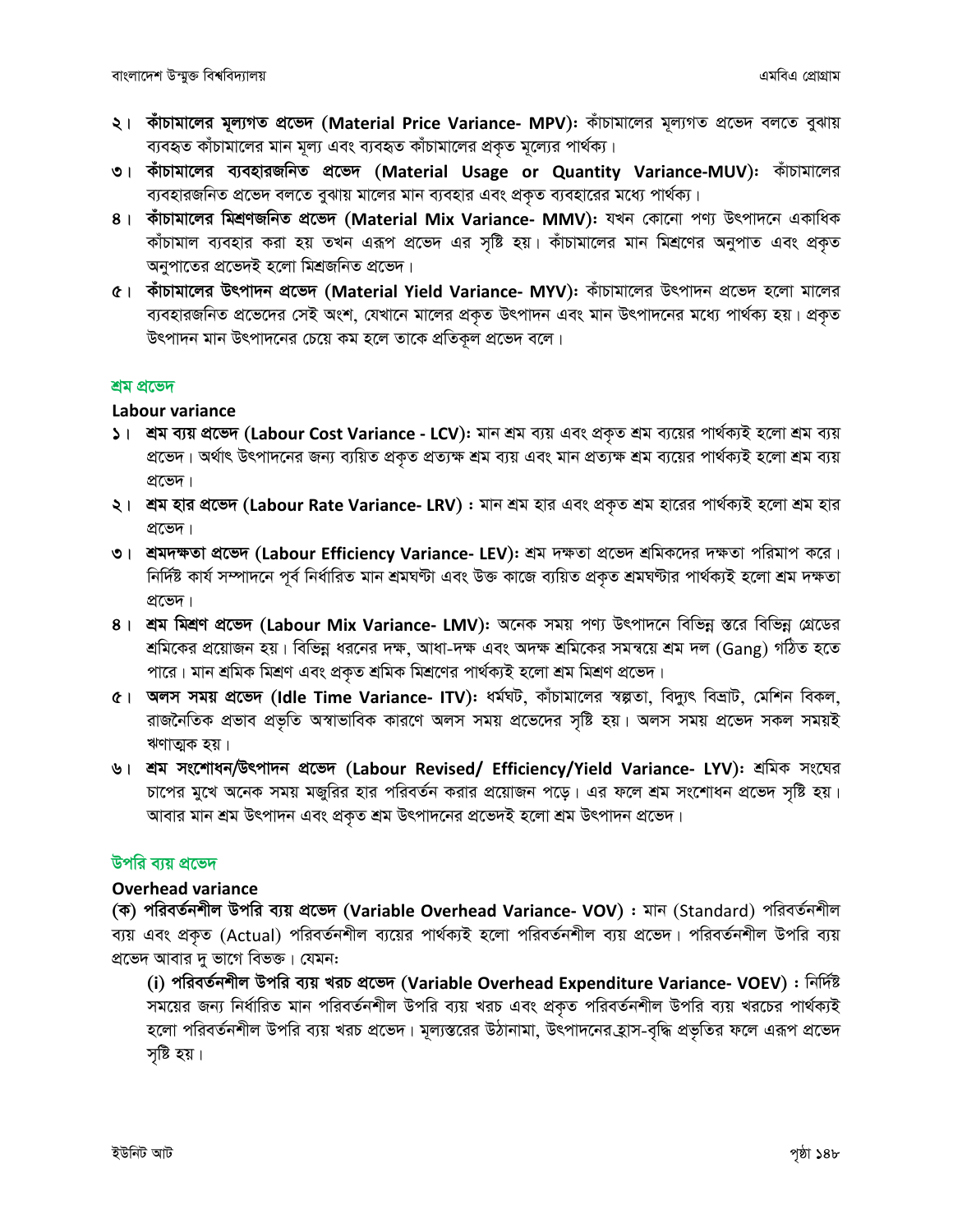(ii) পরিবর্তনশীল উপরি ব্যয় দক্ষতা প্রভেদ (Variable Overhead Efficiency Variance- VOEV) : দক্ষতার কারণে উৎপাদন খরচের পার্থক্য দেখা দিলে এরূপ প্রভেদের সৃষ্টি হয়। অর্থাৎ উৎপাদনের মান দক্ষতা এবং প্রকৃত দক্ষতার পার্থক্যই হলো পরিবর্তনশীল উপরি ব্যয় দক্ষতা প্রভেদ।

(খ) ছির উপরি ব্যয় প্রভেদ (Fixed Overhead Variance- FOV) : প্রকৃত ছির উপরি ব্যয় এবং মান ছির উপরি ব্যয়ের পার্থক্যই হলো স্থির উপরি ব্যয় প্রভেদ। এ প্রভেদ আবার নিম্লোক্ত ভাগে বিভক্ত।

(i) স্থির উপরি ব্যয় খরচ প্রভেদ (Fixed Overhead Expenditure Variance- FOEV) : একটি নির্দিষ্ট সময়ে বার্জেটিয় স্থির উপরি ব্যয় এবং প্রকৃত স্থির উপরি ব্যয়ের ব্যবধানই হলো স্থির উপরি ব্যয় খরচ প্রভেদ। মূল্য, পরিমাণ বা উভয়ের তারতম্যের কারণে এরূপ প্রভেদের সৃষ্টি হয়।

(ii) স্থির উপরি ব্যয় পরিমাণ প্রভেদ (Fixed Overhead Volume Variance- FOVV) : প্রকৃত উৎপাদনে ব্যবহৃত (Absorbed) উপরি ব্যয়ের মান খরচ এবং উক্ত উৎপাদনের জন্য অনুমোদিত মান এর পার্থক্যই হলো স্থির উপরি ব্যয় পরিমাণ প্রভেদ।

(iii) ছির উপরি ব্যয় দক্ষতা প্রভেদ (Fixed Overhead Efficiency Variance- FOEV) : ছির উপরি ব্যয় দক্ষতা প্রভেদ হলো উপরি ব্যয় প্রভেদের সেই অংশ যা উৎপাদনের জন্য বাজেটিয় দক্ষতা এবং প্রকৃত অর্জিত দক্ষতার পার্থক্য।

(iv) স্থির উপরি ব্যয় ক্ষমতাজনিত প্রভেদ (Fixed Overhead Capacity Variance- FOCV) : যন্ত্রপাতির কম বা বেশি ব্যবহারের সাথে এ প্রভেদ জড়িত। যন্ত্রপাতির মান ক্ষমতার চেয়ে কম বা বেশি ব্যবহারের ফলে এ প্রভেদের সৃষ্টি হয়। যেমন- ধর্মঘট, অলস সময়, লক আউট প্রভৃতির ফলে কম ব্যবহার অপরদিকে অতিরিক্ত শিফট চালু, ওভারটাইম প্রভৃতির ফলে বেশি ব্যবহারের সৃষ্টি হয়।

(v) স্থির উপরি ব্যয় দিনপঞ্জি প্রভেদ (Fixed Overhead Calendar Variance- FOCV) : এরূপ প্রভেদ হলো বাজেট সময়ে পূর্ব নির্ধারিত কার্য দিবসের সংখ্যা এবং বাজেট সময়ে প্রকৃত কার্য দিবসের সংখ্যার পার্থক্য। সাধারণত অনির্ধারিত ছুটি প্রভৃতির ফলে এরূপ প্রভেদ হয়।

#### **Formula at a Glance Material Variances**

| 1. Material Cost Variance (MCV)     | $= (SQ \times SP) - (AQ \times AP)$                            |
|-------------------------------------|----------------------------------------------------------------|
| 2. Material Price Variance (MPV)    | $= (SP-AP) \times AQ$ or $(SP \times AQ) - (AP \times AQ)$     |
| 3. Material Usage Variance (MUV)    | $= (SQ-AQ) \times SPor (SQ \times SP) - (AQ \times SP)$        |
| 4. Material Mix Variance (MMV)      | $= (SQ-AQ) \times SPor (RSQ-AQ) \times SP$                     |
| 5. Material Yield Variance (MYV)    | $= (SQ \times SP) - (SP \times RSQ)$ or $(SQ - RSQ) \times SP$ |
| <b>Labour Variances</b>             |                                                                |
| 1. Labour Cost Variance (LCV)       | $= (SH \times SR) - (AH \times AR)$                            |
| 2. Labour Rate Variance (LRV)       | $= (SR-AR) \times AH$                                          |
| 3. Labour Efficiency Variance (LEV) | $= (SH-AH) \times SRor (SP-AP) SR$                             |
| 4. Labour Mix Variance (LMV)        | $=$ (RSH×SR) – (AH×SR)                                         |
|                                     | $=$ (RSH-AH) $\times$ SR                                       |
| 5. Idle Time Variance (ITV)         | $=$ (AH Worked× SR)–(AH Attended × SR)                         |
|                                     | = (AH Worked-AH Attended) × SR                                 |
| 6. Labour Yield Variance (LYV)      | $= (SH \times SR) - (AH Worked \times SR)$                     |
|                                     | $=$ (SH-AH Worked) $\times$ SR                                 |
|                                     |                                                                |

#### **Overhead Variances**

| 1. Variable Overhead Cost Variance (VOCV)        | $= (AO \times SOR) - (AO \times AOR)$ |
|--------------------------------------------------|---------------------------------------|
| 2. Variable Overhead Expenditure Variance (VOEV) | $= (SO \times SOR) - (AO \times AOR)$ |
| 3. Variable Overhead Efficiency Variance (VOEV)  | $=(AO \times SOR) - (SO \times SOR)$  |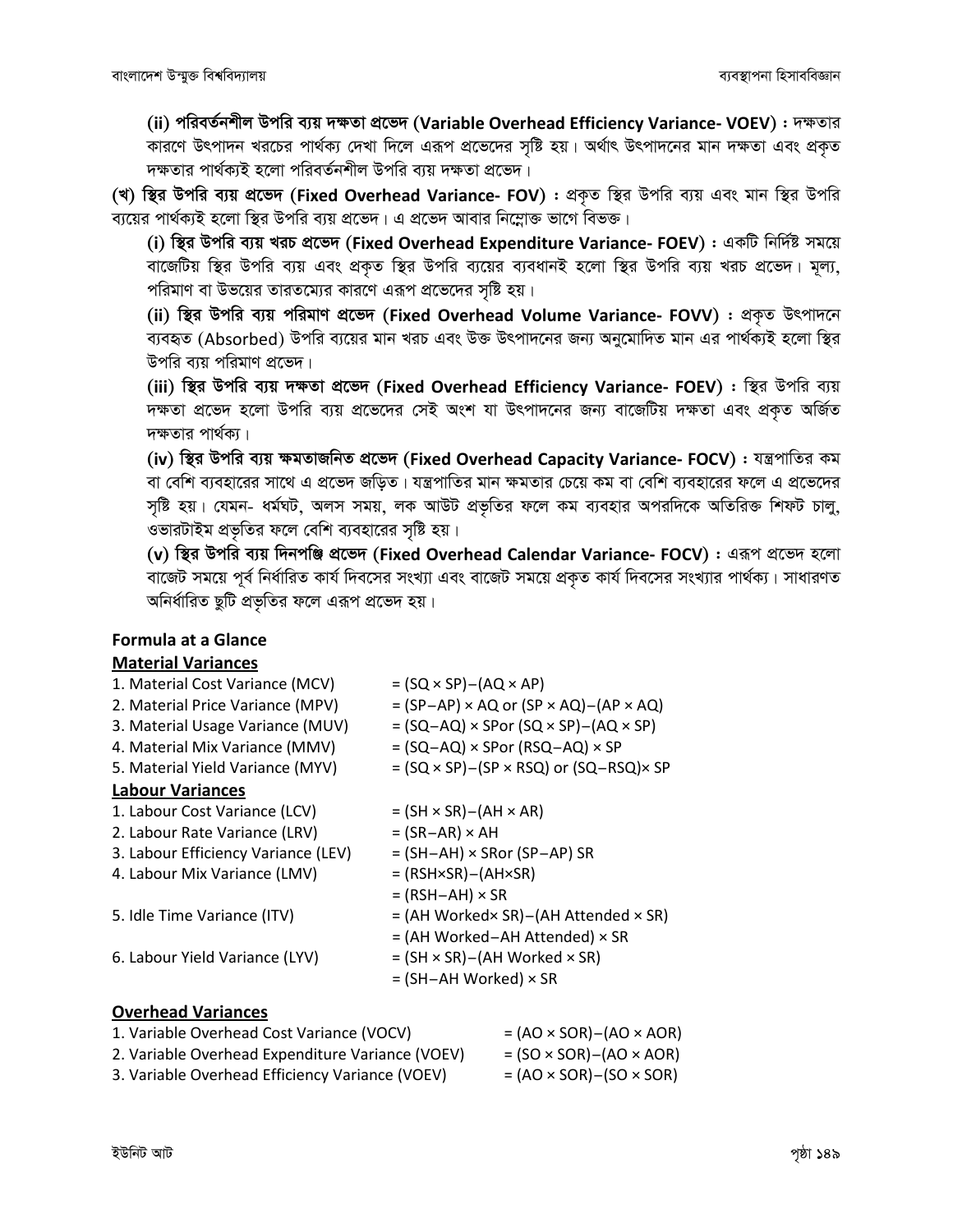#### Fixed Overhead

- 1. Fixed Overhead Cost Variance :
	- (a) Based on Rate Per Hour :SH × SOR-AFO
	- (b) Based on Rate Per Unit :(SOR × AO)-AFO
- 2. Fixed Overhead Expenditure Variance :
	- (a) Based on Rate Per Hour :(BH × SOR)-AFO
	- (b) Based on Rate Per Unit :BP × SOR-AFO
- 3. Fixed Overhead Volume Variance :
	- (a) Based on Rate Per Hour :(SH-BH)×SOR
	- (a) Based on Rate Per Hour :(SH–BH)×SOR<br>(b) Based on Rate Per Unit :(SOR × AO)–(SOR × BO) (d) Based on Rate Per Unit :(SOR × AO)=(SOR × BC)<br>(AO–BO) =
		-
- 4. Fixed Overhead Efficiency Variance :
	- (a) Based on Rate Per Hour : (SOR × SH)-(SOR × AH Worked)
	- (a) Based on Rate Per Hour : (SOR × SH)—(SOR × *P*<br>(b) Based on Rate Per Unit : SOR × AO–SOR × SO (b) Based on Rate Per Unit : SOR × AO–SOR × SO<br>= (AO–SO) SOR
		-
- 5. Fixed Overhead Capacity Variance :
	- (a) Based on Rate Per Hour : SOR × AH Worked-SOR × RSH
	- (b) Based on Rate Per Unit : (SOR × SO)-(SOR × BO)
- 6. Fixed Overhead Calendar Variance :
	- (a) Based on Rate Per Hour : (RSH × BH) × SOR
	- (b) Based on Rate Per Unit : (AD-BD)× SR Per Day

#### Where,

 $SQ = Standard$  Quantity,  $SP = Standard$  Price,  $AQ = Actual$  Quantity,  $AP = Actual$  Price,  $RSQ =$ Revised Standard Quantity, SH = Standard Hour, SR = Standard Rate, AH = Actual Hour, AR = Actual Rate, RSH = Revised Standard Hour, AO = Actual Overhead, SOR = Standard Overhead Rate, AOR = Actual Overhead Rate, SO = Standard Overhead, AFO = Actual Fixed Overhead, BH = Budgeted Hours, BP = Budgeted Production, AD = Actual Days, BD = Budgeted Days

#### সারসংক্ষেপ:

নিৰ্ধাৱিত মান ও প্ৰকৃত ফলাফলের পাৰ্থক্যই হলো প্ৰভেদ (Variance)। প্ৰভেদ নিৰ্ণয় ও এর কারণ বিশ্লেষণকে বলা হয় প্রভেদ বিশ্লেষণ। মালের মূল্য পরিবর্তন, ব্যবহারের তারতম্য, শ্রম হার পরিবর্তন, উৎপাদন পদ্ধতির পরিবর্তন ও শ্রম দক্ষতার তারতম্য প্রভৃতি কারণে প্রভেদের সৃষ্টি হয়। প্রভেদ অনুকূল ও প্রতিকূল উভয় ধরনেরই হতে পারে। প্রভেদ প্রধানত তিন প্রকার। যেমন- ব্যয় প্রভেদ, বিক্রয় প্রভেদ ও মুনাফা প্রভেদ। মোট ব্যয় প্রভেদকে আবার মান ব্যয় প্রভেদ, <u>শ্রম ব্যয় প্রভেদ ও উপরি ব্যয় প্রভেদ হিসেবে ভাগ করা যায়। মান ব্যয় প্রভেদও আবার মানের ব্যয় প্রভেদ, মূল্যগত</u> প্ৰভেদ, ব্যবহারজনিত প্ৰভেদ, মিশ্ৰণজনিত প্ৰভেদ, উৎপাদন প্ৰভেদ এ পাঁচ ভাগে বিভক্ত। শ্ৰম প্ৰভেদও প্ৰধানত শ্ৰম ব্যয় প্রভেদ, শ্রম মিশ্রণ প্রভেদ, অলস সময় প্রভেদ, উৎপাদন প্রভেদ প্রভৃতি উপ বিভাগে বিভক্ত। অনুরূপভাবে উপরি ব্যয় প্রভেদও পরিবর্তনশীল, স্থির উপরি ব্যয় প্রভেদ প্রভৃতি ভাগে বিভক্ত।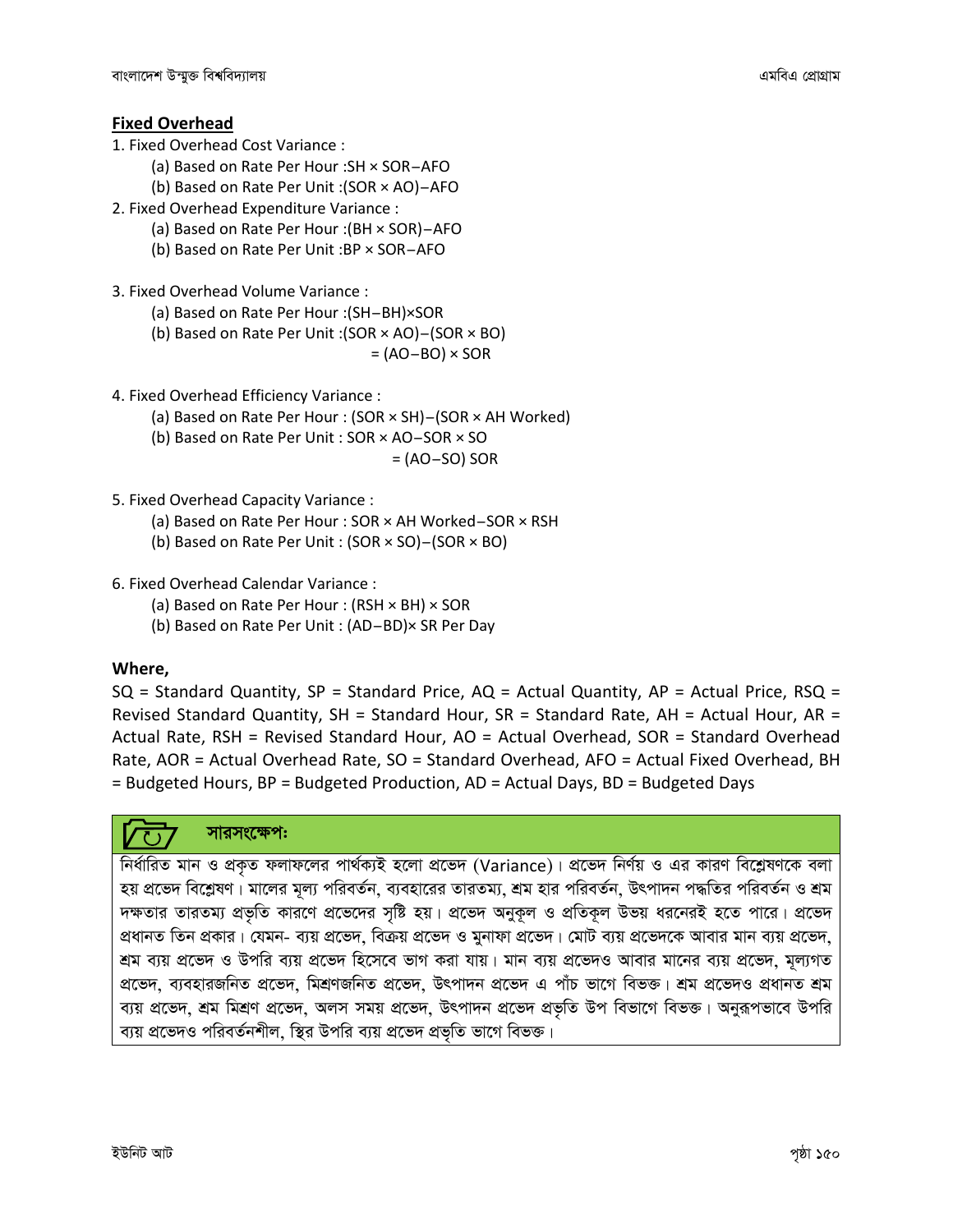<u>পাঠ-৮.৫</u>

# মান ব্যয় হিসাব: গাণিতিক সমস্যা ও সমাধান

Standard Costing: Mathematical Problems and Solutions



I

উদ্দেশ্য

এ পাঠ শেষে আপনি-

 $\bullet$  মাল, শ্রম ও উপরিব্যয় প্রভেদ নির্ণয় করতে পারবেন।

মান ব্যয় হিসাব: গাণিতিক সমস্যা ও সমাধান

Standard costing: mathematical problems and solutions

Example 1 : From the following data for January 2020 of a factory, calculate the material variances.

Standard Cost of Material Per Unit :

|            | X | $3$ Kg                                                                                         | @ Tk. 2                                                             | Tk. 6.00           |
|------------|---|------------------------------------------------------------------------------------------------|---------------------------------------------------------------------|--------------------|
|            | Υ | 7 Kg                                                                                           | @ Tk. 3                                                             | Tk. 21.00          |
|            |   |                                                                                                |                                                                     | Tk. 27.00          |
|            |   | Cost of Materials Used for 100 Units:                                                          |                                                                     |                    |
|            | х | 400 Kg @ Tk. 1.90                                                                              |                                                                     | Tk. 760.00         |
|            | Y | 620 Kg @ Tk. 3.10                                                                              |                                                                     | Tk. 1922.00        |
|            |   |                                                                                                |                                                                     | Tk. 2682.00        |
| Solution : |   |                                                                                                |                                                                     |                    |
|            |   | Standard Cost of 100 Units :                                                                   |                                                                     |                    |
|            | x | $3\times100\times2$                                                                            |                                                                     | $=$ Tk. 600        |
|            | Y | 7×100×3                                                                                        |                                                                     | $= Tk. 2100$       |
|            |   |                                                                                                |                                                                     | Tk. 2700           |
|            |   | <b>Calculation of Material Variances:</b>                                                      |                                                                     |                    |
|            |   |                                                                                                | 1. Material Cost Variance (MCV) = $(SQ \times SP) - (AQ \times AP)$ |                    |
|            |   | $X = (300 \times 2) - (400 \times 1.90)$                                                       |                                                                     | $= 160 (A)$        |
|            |   | $Y = (700 \times 3) - (620 \times 3.10)$                                                       |                                                                     | $= 178$ (F)        |
|            |   |                                                                                                |                                                                     | 18(F)              |
|            |   |                                                                                                | 2. Material Price Variance (MPV) = (SP-AP) × AQ                     |                    |
|            |   | $X = (2.00 - 1.90)$ 400                                                                        |                                                                     | $= 40 (F)$         |
|            |   | $Y = (3.00 - 3.10) 620$                                                                        |                                                                     | $= 62 (A)$         |
|            |   |                                                                                                |                                                                     | 22(A)              |
|            |   |                                                                                                | 3. Material Usage Variance (MUV) = (SQ-AQ) × SP                     |                    |
|            |   | $X: (300-400)$ 2                                                                               |                                                                     | $=$ Tk. 200 (A)    |
|            |   | $Y: (700 - 620)$ 3                                                                             |                                                                     | $=$ Tk. 240 (F)    |
|            |   |                                                                                                |                                                                     | $\frac{40}{5}$ (F) |
|            |   |                                                                                                | 4. Material Mix Variance (MMV) = (RSQ-AQ) × SP                      |                    |
|            |   | RSQ of A = $\frac{300}{1000}$ × 1020 = 306 Kg<br>RSQ of B = $\frac{700}{1000}$ × 1020 = 714 Kg |                                                                     |                    |
|            |   |                                                                                                |                                                                     |                    |
|            |   | Mix Variance of A = $(306-400) \times 2$                                                       |                                                                     | $= 188 (A)$        |
|            |   | Mix Variance of B = $(714-620) \times 3$                                                       |                                                                     | $= 282 (F)$        |
|            |   |                                                                                                |                                                                     | 94 (F)             |
|            |   |                                                                                                |                                                                     |                    |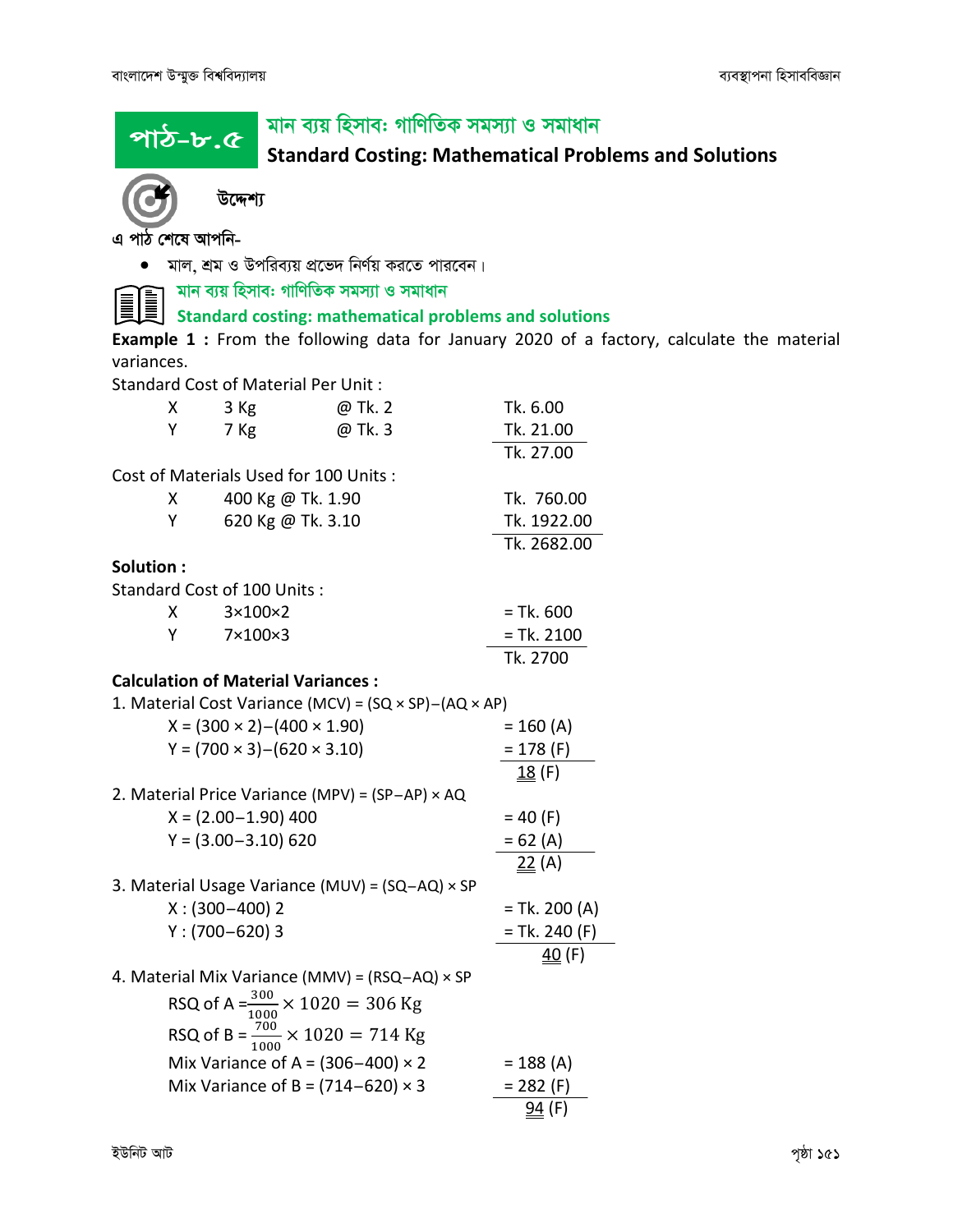5. Material Yield Variance (MYV) = (SQ × SP)-(SP × RSQ)  $=$  SQ-RSQ  $\times$  SP বা, (SQ – AQ)  $\times$  ASP  $A: (300-306) \times 2 = 12 (A)$ B : (700-714) × 3  $=$  42 (A)  $=$  54 (A)  $\frac{54}{4}$  (A)  $Check : MCV = MPV + MMV + MYV$  $= 22(A) + 94 (F) + 54 (A)$  $= 18 (F)$ Example 2 : The standard mix for producing 8,000 bottles of product X is : Material A :1,000 liters @ Tk. 0.10 Material B : 2,000 liters @ Tk. 0.40 During May, 10,000 bottles of product X were produced from the input of Material A : 1,500 liters @ Tk. 0.11 Material B :3,300 liters @ Tk. 0.37 Compute the material price, usage, mix and yield variance for May.

#### Solution :

#### Workings :

| i.  | Standard quantity for Actual Production:                |
|-----|---------------------------------------------------------|
|     | Material-A:                                             |
|     | $SQ = (1,000 \div 8,000) \times 10,000 = 1,250$ Liters. |
|     | Material-B:                                             |
|     | $SQ = (2,000 \div 8,000) \times 10,000 = 2,500$ Liters. |
| ii. | <b>Revised standard Quantity:</b>                       |
|     | Material-A:                                             |
|     | <u> 568 (1.000 : 3.000)</u> 1.000 ·                     |

 $\text{RSQ} = (1,000 \div 3,000) \times 4,800 = 1,600$  Liters. Material-B :

 $RSQ = (2,000 \div 3,000) \times 4,800 = 3,200$  Liters.

iii. Average standard Price :

$$
ASP = \frac{(1,000 \times 0.10) + (2,000 \times 0.40)}{1,000 + 2,000}
$$

$$
= \frac{100 + 800}{3,000}
$$

$$
= Tk. 0.30
$$

|    | <b>Calculation of Material Variance:</b>      |                 |
|----|-----------------------------------------------|-----------------|
| 1. | Material price variance = $(SP-AP) \times AQ$ |                 |
|    | Material-A: (0.10-0.11) × 1,500               | $=$ Tk. 15 (A)  |
|    | Material-B: (0.40-0.37) × 3,300               | $= Tk. 99 (F)$  |
|    |                                               | $= Tk. 84 (F)$  |
| 2. | Material usage variance = $(SQ-AQ) \times SP$ |                 |
|    | Material-A: (1,250-1,500) × 0.10              | $= Tk. 25 (A)$  |
|    | Material-B: (2,500-3,300) × 0.40              | $= Tk. 320 (F)$ |
|    |                                               | $= Tk. 295 (F)$ |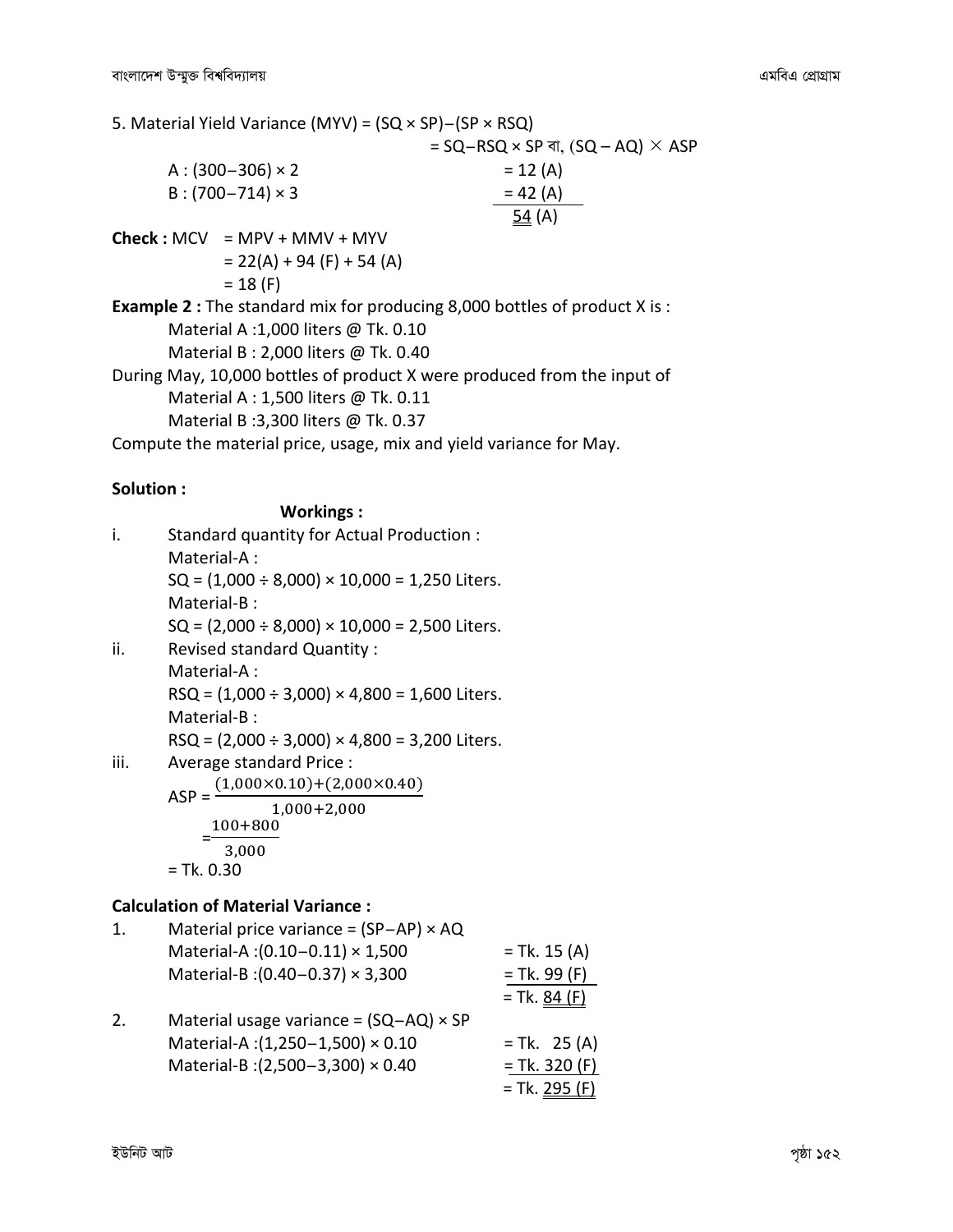| 3. | Material Mix variance = $(RSQ - AQ) \times SP$ |                 |
|----|------------------------------------------------|-----------------|
|    | Material-A: (1,600-1,500) × 0.10               | $=$ Tk. 10 (F)  |
|    | Material-B: (3,200-3,300) × 0.40               | $= Tk. 40 (A)$  |
|    |                                                | $= Tk. 30 (A)$  |
| 4. | Material Yield variance = $(SQ-AQ) \times ASP$ |                 |
|    | Material-A: (1,250-1,500) × 0.30               | $= Tk. 75 (A)$  |
|    | Material-B: (2,500-3,300) × 0.30               | $= Tk. 240 (A)$ |
|    |                                                | $=$ Tk. 315     |

Example 3 : Standard hours set by a company for manufacturing two products P and Q are 15 hours per unit and 20 hours per unit, respectively. Both products require identical kind of labour and the standard wage rate per hour is Tk. 5. In the year 2020, 10,000 units of P and 15,000 units of Q were manufactured. During the year the total labour hours actually worked are 4,50,500 and the actual wage bill came to Tk. 23,00,000. You are required to compute the labour variances.

#### Workings :

|                   | <b>VVUINIILS</b>                                      |                                                                                     |                |                     |
|-------------------|-------------------------------------------------------|-------------------------------------------------------------------------------------|----------------|---------------------|
| i.                | Calculation for Actual labour Rate:                   |                                                                                     |                |                     |
|                   | <b>Actual Costs</b>                                   |                                                                                     |                |                     |
|                   | $AR = -$<br><b>Actual hours</b>                       |                                                                                     |                |                     |
|                   | 23,00,000                                             |                                                                                     |                |                     |
|                   | $= 4,50,500$                                          |                                                                                     |                |                     |
|                   | $= 5.1054384$                                         |                                                                                     |                |                     |
| ii.               | Calculation of Actual labour hours :                  |                                                                                     |                |                     |
|                   |                                                       | AH for P = $\frac{1,50,000}{1,50,000}$ × 4,50,500 = 1,50,167                        |                |                     |
|                   |                                                       | $Q = \frac{3,00,000}{4,50,000} \times 4,50,500 = 3,00,333$                          |                |                     |
| <b>Solution :</b> |                                                       |                                                                                     |                |                     |
|                   | 1. Labour Cost Variance:                              |                                                                                     |                |                     |
|                   | $LCV = (SH \times SR) - (AH \times AR)$               |                                                                                     |                |                     |
|                   |                                                       | For P = $(1,50,000 \times 5) - (1,50,167 \times 5.1054384) = 7,50,000 - 7,66,668$   |                | $= 16,668 (A)$      |
|                   |                                                       | For Q = $(3,00,000 \times 5) - (3,00,333 \times 5.1054384) = 15,00,000 - 15,33,332$ |                | = <u>33,332</u> (A) |
|                   |                                                       |                                                                                     |                | 50,000 (A)          |
|                   | 2. Labour Rate Variance :                             |                                                                                     |                |                     |
|                   | $LRV = (AH \times SR) - (AH \times AR)$               |                                                                                     |                |                     |
|                   | $= (SR - AR) \times AH$                               |                                                                                     |                |                     |
|                   |                                                       | For P = $(5-5.1054384) \times 1,50,167 = (.1054384 \times 1,50,167)$ = 15,833 (A)   |                |                     |
|                   |                                                       | For Q = $(5-5.1054384) \times 3,00,333 = (.1054384 \times 3,00,333)$                | $= 31,667$ (A) |                     |
|                   |                                                       |                                                                                     |                | 47,500 (A)          |
|                   | 3. Labour Efficiency Variance :                       |                                                                                     |                |                     |
|                   | $LEV = (SH \times SR) - (AH \times SR)$               |                                                                                     |                |                     |
|                   | $= (SH-AH) \times SR$                                 |                                                                                     |                |                     |
|                   | For P = $(1,50,000-1,50,167) \times 5 = 167 \times 5$ |                                                                                     | $= 835 (A)$    |                     |
|                   | For Q = $(3,00,000-3,00,333) \times 5 = 333 \times 5$ |                                                                                     | $= 1,665 (A)$  |                     |
|                   |                                                       |                                                                                     | 2,500(A)       |                     |
|                   | Check : Labour Cost Variance = Rate + Efficiency      |                                                                                     |                |                     |
|                   |                                                       | $= 47,500 (A) + 2,500 (A)$                                                          |                |                     |
|                   |                                                       | $= Tk. 50,000 (A)$                                                                  |                |                     |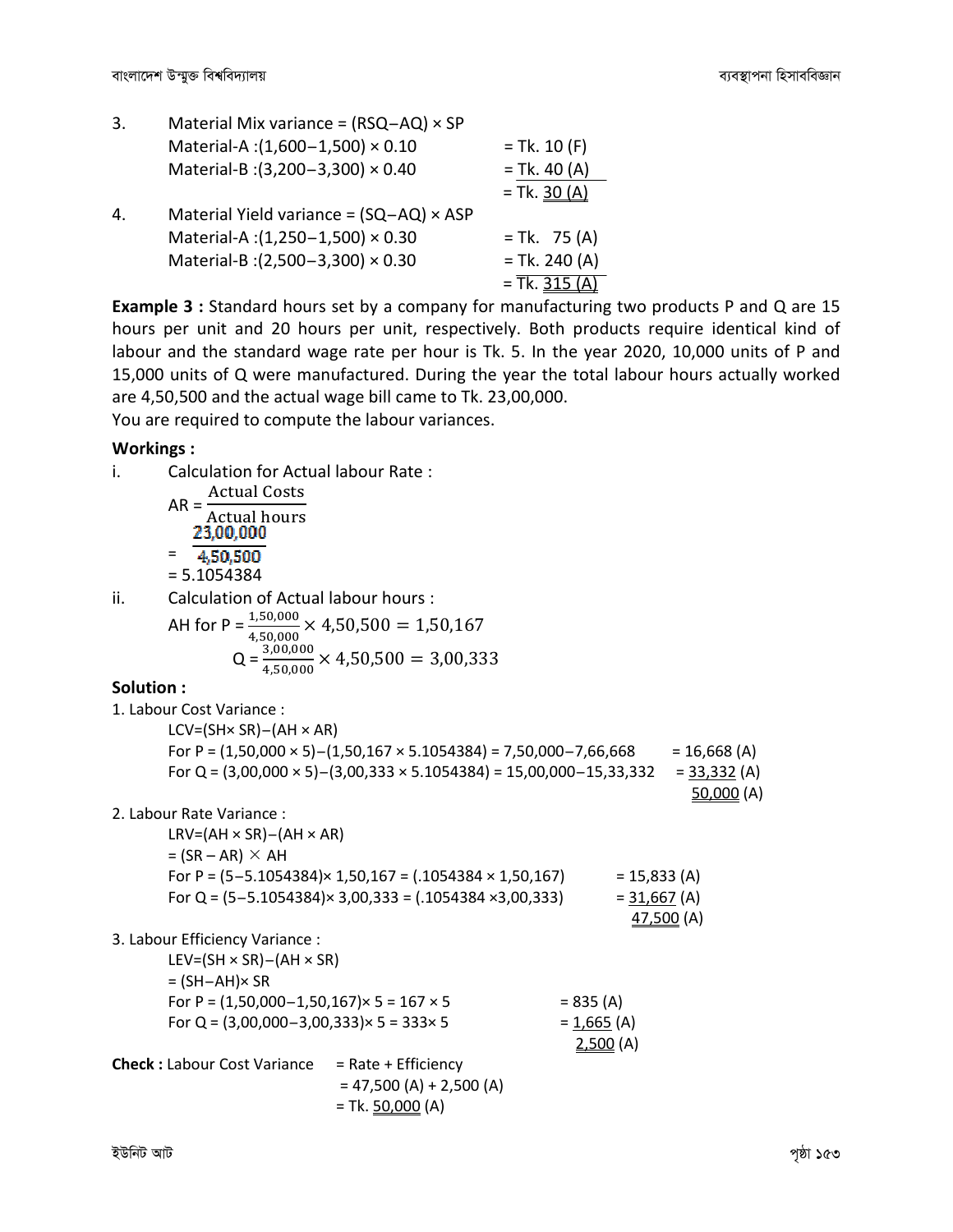Example 4 : With the help of following information calculate : (a) Labour Cost Variance (b) Labour Rate Variance (c) Labour Efficiency Variance Standard hours : 45 @ Tk. 3.25 per hour Actual hours : 50 @ Tk. 4.55 per hour.

#### Solution :

Req- (i) : Labour Cost Variance  $LCV = (SH \times SR) - (AH \times AR)$  $= (45 \times 3.25) - (50 \times 4.55)$  $= 146.25 - 227.5$ = Tk. <u>81.25</u> (A) Req-(ii) : Labour Rate Variance  $LRV = (AH \times SR) - (AH \times AR)$  $=$  (SR-AR)  $\times$  AH  $= (3.25 - 4.55) \times 50$  $= 1.3 \times 50$  $= 65 (A)$ Req-(iii) : Labour Efficiency Variance LEV =  $(SH \times SR) - (AH \times SR)$  $=$  (SH-AH)  $\times$  SR  $= (45-50) \times 3.25$  $= 5 \times 3.25$  $= 16.25$  (A) **Check :** Labour Cost Variance  $=$  Labour Rate + Labour Efficiency  $= 65$  (A) + 16.25 (A)  $= 81.25$  (A) Example 5 : Calculate Overhead Variances form the following information. Budget Data : (Normal Capacity) Direct labour hours 20,000 Actual Results

| Direct labour hours                                   | ZU,UUU     | Direct labour hours       | 19.500     |
|-------------------------------------------------------|------------|---------------------------|------------|
| Fixed factory overhead                                | Tk. 11,600 |                           |            |
| Variable factory overhead                             | Tk. 13,400 | Fixed factory overhead    | Tk. 11,650 |
| Standard hours allowed for actual production: 19,000. |            | Variable factory overhead | Tk. 13.350 |

#### Solution :

#### Working Notes :

Budgeted Hours (BH) = 20,000 hours; (SH) = 19,000 hours;

Actual Hours (AH) = 19,500 hours

SFOR = Fixed Factory Overhead ÷ BH

 $=$  Tk. 11,600  $\div$  20,000  $=$  Tk. 0.58 per hour.

SVOR = Budgeted Variable Overhead ÷ BH

 $=$  Tk. 13,400  $\div$  20,000  $=$  Tk. 0.67 per hour.

 $SOR = 0.58 + 0.67 = 1.25$  per hour.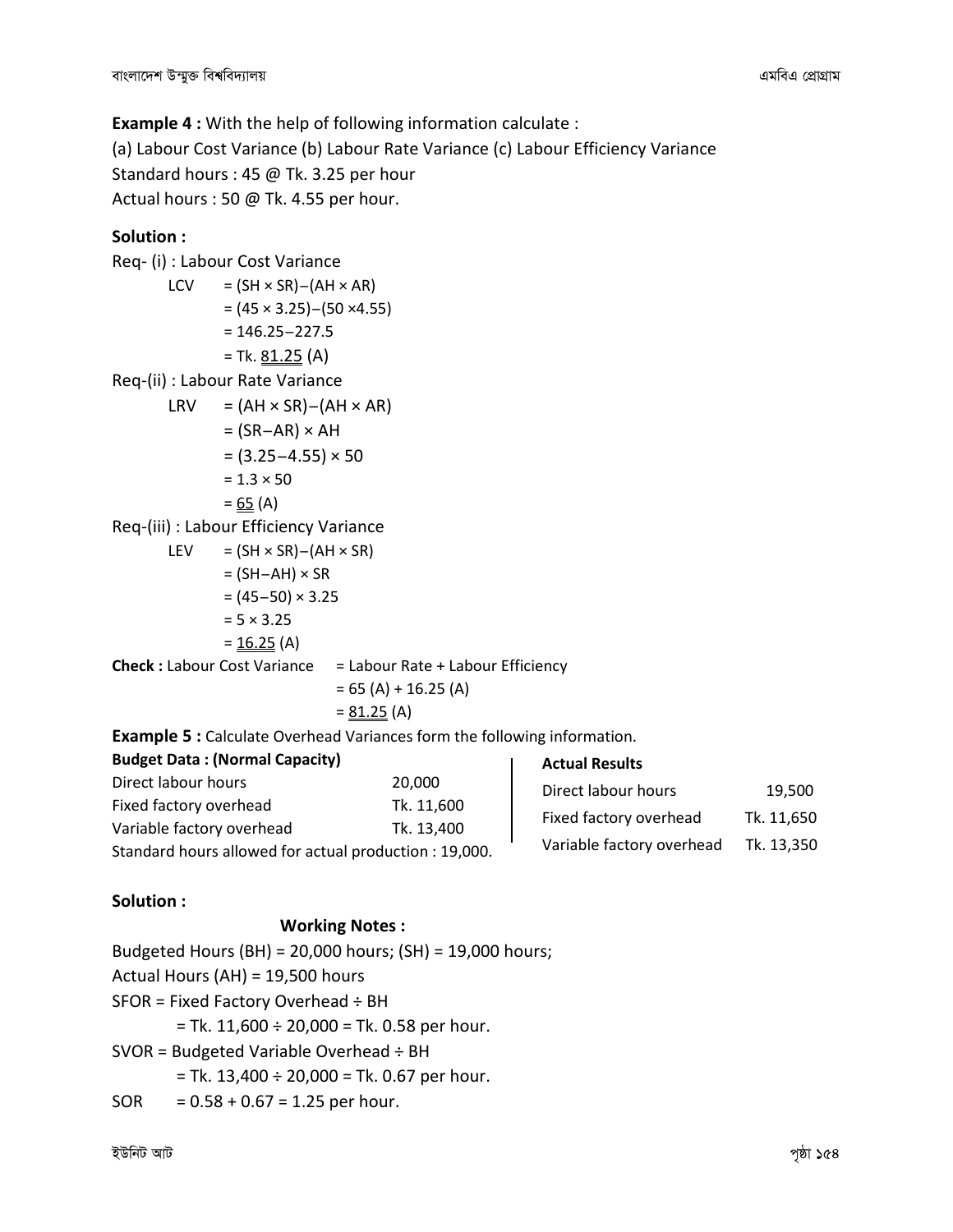|     |               | <b>Calculation of Variable Overhead Variances:</b>     |                    |
|-----|---------------|--------------------------------------------------------|--------------------|
| i.  |               | <b>Spending Variance (SV):</b>                         |                    |
|     |               | Actual Variable Factory Overhead                       | Tk. 13,350         |
|     |               | AH $\times$ SVOR (Budgeted) (19,500 $\times$ Tk. 0.67) | 13,065             |
|     |               |                                                        | Tk. 285 (A)        |
| ii. |               | Efficiency Variance (EV) : (AH-SH) × SVOR              |                    |
|     |               | $= (19,500 - 19,000) \times Tk. 0.67$                  |                    |
|     | = Tk. 335 (A) |                                                        |                    |
|     |               |                                                        |                    |
|     |               | <b>Calculation of Fixed Overhead Variances:</b>        |                    |
| i.  |               | <b>Spending Variance:</b>                              |                    |
|     |               | <b>Actual Fixed Factory Overhead</b>                   | Tk. 11,650         |
|     |               | Budgeted Fixed factory Overhead (20,000 x Tk. 0.58)    | Tk. 11,600         |
|     |               |                                                        | Tk. 50 (A)         |
| ii. |               | <b>Volume Variance</b>                                 |                    |
|     |               | <b>Budgeted Fixed Overhead</b>                         | Tk. 11,600         |
|     |               | SH × SFOR (19,000 × 0.58)                              | 11,020             |
|     |               |                                                        | Tk. <u>580 (A)</u> |
|     | (a)           | <b>Capacity Variance</b>                               |                    |
|     |               | <b>Budgeted Fixed Overhead</b>                         | Tk. 11,600         |
|     |               | AHW $\times$ SFOR (19,500 $\times$ 0.58)               | 11,310             |
|     |               |                                                        | Tk. 290 (F)        |
|     |               |                                                        |                    |
|     | (b)           | <b>Efficiency Variance:</b> (AH-SH) × SFOR             |                    |

 $= (19,500 - 19,000) \times Tk. 0.58$  $= 290 (A)$ 

Check: Total Overhead Cost Variance = AFO-(SH × SOR)  $= 25,000 - (19,000 \times 1.25)$ = Tk.  $1,250(A)$ 



মান ব্যয় হলো একটি দ্রব্যের পরিকল্পিত ব্যয় যা উৎপাদনের পূর্বে নির্ধারিত হয় এবং উৎপাদন সমাপ্ত হওয়ার পরে প্রকৃত ব্যয়ের তুলনার জন্য ব্যবহার করা হয়।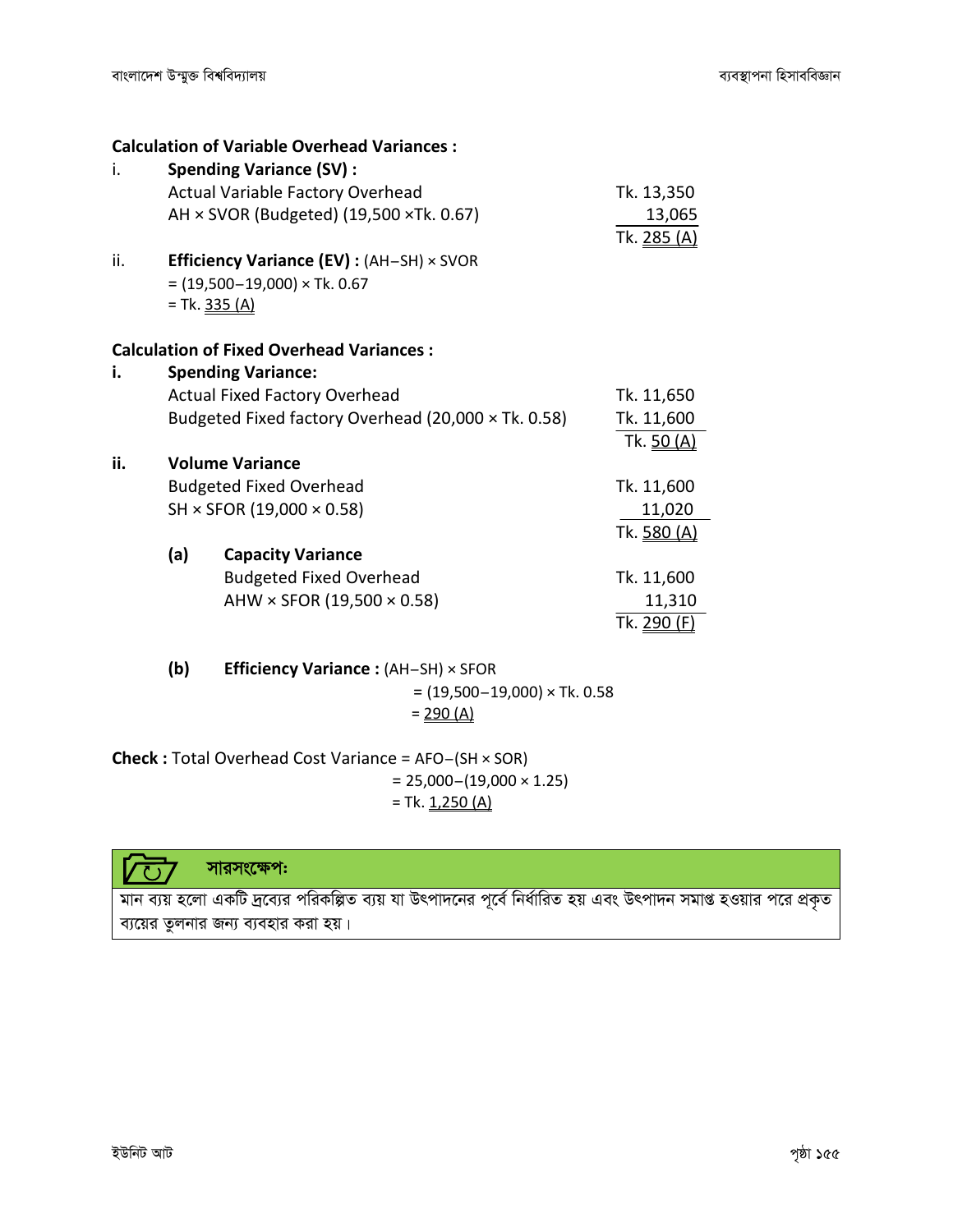## ইউনিট মূল্যায়ন

- ১. মান ব্যয় কী? মান ব্যয় হিসাব বলতে কী বুঝেন? What is standard cost? What do you mean by standard costing?
- ২. মানের প্রকারভেদ বর্ণনা করুন। Describe the types of standard.
- ৩. বাজেটিয় নিয়ন্ত্রণ ও মান ব্যয় হিসাবের প্রধান পার্থক্যগুলো বর্ণনা করুন। Describe the main difference between budgetary control and standard costing.
- $8.$  বাজেটিয় নিয়ন্ত্রণ ও মান ব্যয় হিসাবের মধ্যে সম্পর্ক উল্লেখ করুন। Mention the similarities between budgetary control and standard costing.
- ৫. মান ব্যয় হিসাবের সুবিধাগুলো ব্যাখ্যা করুন। Explain the advantages of standard costing.
- ৬. মান ব্যয় হিসাবের সীমাবদ্ধতাগুলো কী? What are the limitations of standard costing?
- ৭. প্রভেদ কী? প্রভেদের কারণগুলো উল্লেখ করুন। What is variance? Mention the causes of variance.
- b. অনুকূল ও প্ৰতিকূল প্ৰভেদ বলতে কী বুঝেন? What do you mean by favourable and unfavourable variance?
- ৯. প্রভেদের প্রকারভেদ আলোচনা করুন। Discuss the types of variances.
- 10. Two types of raw materials- M & N are used in a production. Calculate variances from the followings particulars related to a week.

| followings particulars related to a week. |           |
|-------------------------------------------|-----------|
| Standard cost of material per unit:       |           |
| $M - 4$ Kgs. @ Tk. 2                      | Tk. 8.00  |
| $N$ - 7 Kgs. @ Tk. 3                      | Tk. 21.00 |
|                                           | Tk. 29.00 |

|                                        | TR. 29.00   |
|----------------------------------------|-------------|
| Cost of materials used for 100 Units : |             |
| M - 400 Kgs. @ Tk. 1.90                | Tk. 760.00  |
| N -620 Kgs. @ Tk. 3.10                 | Tk. 1922.00 |
|                                        |             |

#### Tk. 2682.00

11. Calculate material variances from the following standard and actual information : Materials standard cost

| - P | 4 Kgs. @ Tk. 2 Tk. 8.00  |
|-----|--------------------------|
| Q   | 8 Kgs. @ Tk. 3 Tk. 24.00 |

#### Tk. 32.00

|   | Materials actual cost of 100 Units |             |
|---|------------------------------------|-------------|
| P | 400 Kgs. @ Tk. 1.90                | Tk. 760.00  |
| Q | 620 Kgs. @ Tk. 3.10                | Tk. 1922.00 |
|   |                                    |             |

#### Tk.2682.00

12. The standard mix for producing 1000 bottles of product X is: Material A : 500 Liters @ Tk. 2.00 Per Liter Material B : 300 Liters @ Tk. 5.50 Per Liter During April, 2500 bottles of product X were produced from on input of : Material A : 1200 Liters @ Tk. 2.00 Per Liter Material B : 780 Liters @ Tk. 6.00 Per Liter

Requirement : Compute the material price, usage, mix and yield variance for April.